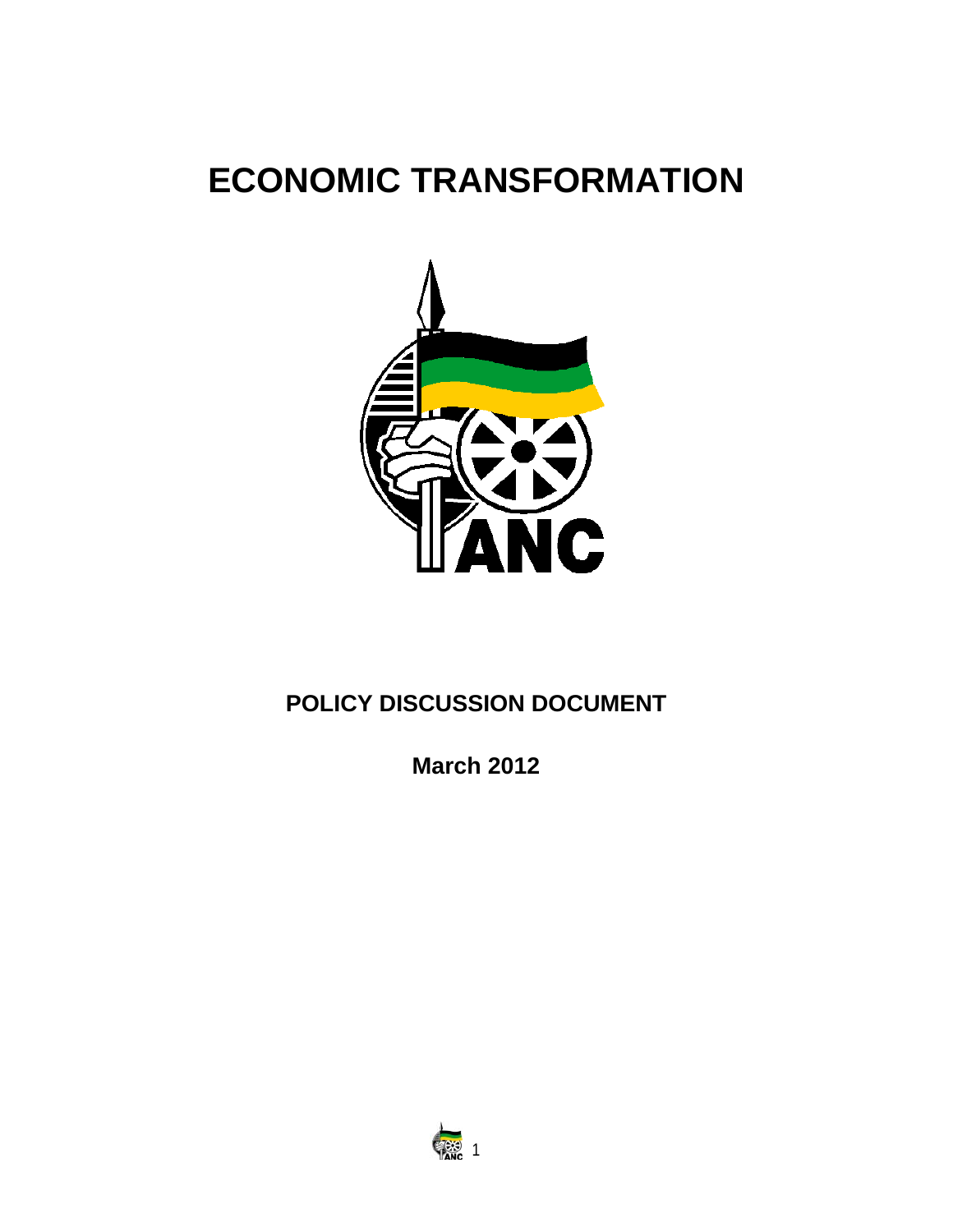## **TABLE OF CONTENTS**

| NO.           | <b>ITEM</b>                                       | <b>PAGE</b>    |
|---------------|---------------------------------------------------|----------------|
| $\mathbf 1$ . | Introduction                                      | 3              |
| 2.            | The global economy                                | 4              |
| 3.            | The shift in global production poles              | 5              |
| 4.            | Africa - Our core economic partner for the future | 6              |
| 5.            | Developments in South Africa                      | $\overline{7}$ |
| 6.            | Towards a more labour absorbing economy           | 9              |
| 7.            | Education and training                            | 10             |
| 8.            | Infrastructure Build Programme                    | 11             |
| 9.            | Industrial transformation                         | 13             |
| 10.           | Trade policy                                      | 15             |
| 11.           | Climate change                                    | 16             |
| 12.           | The role of the state in economic transformation  | 18             |
| 13.           | The challenge of implementation                   | 19             |
| 14.           | <b>Issues for discussion</b>                      | 21             |

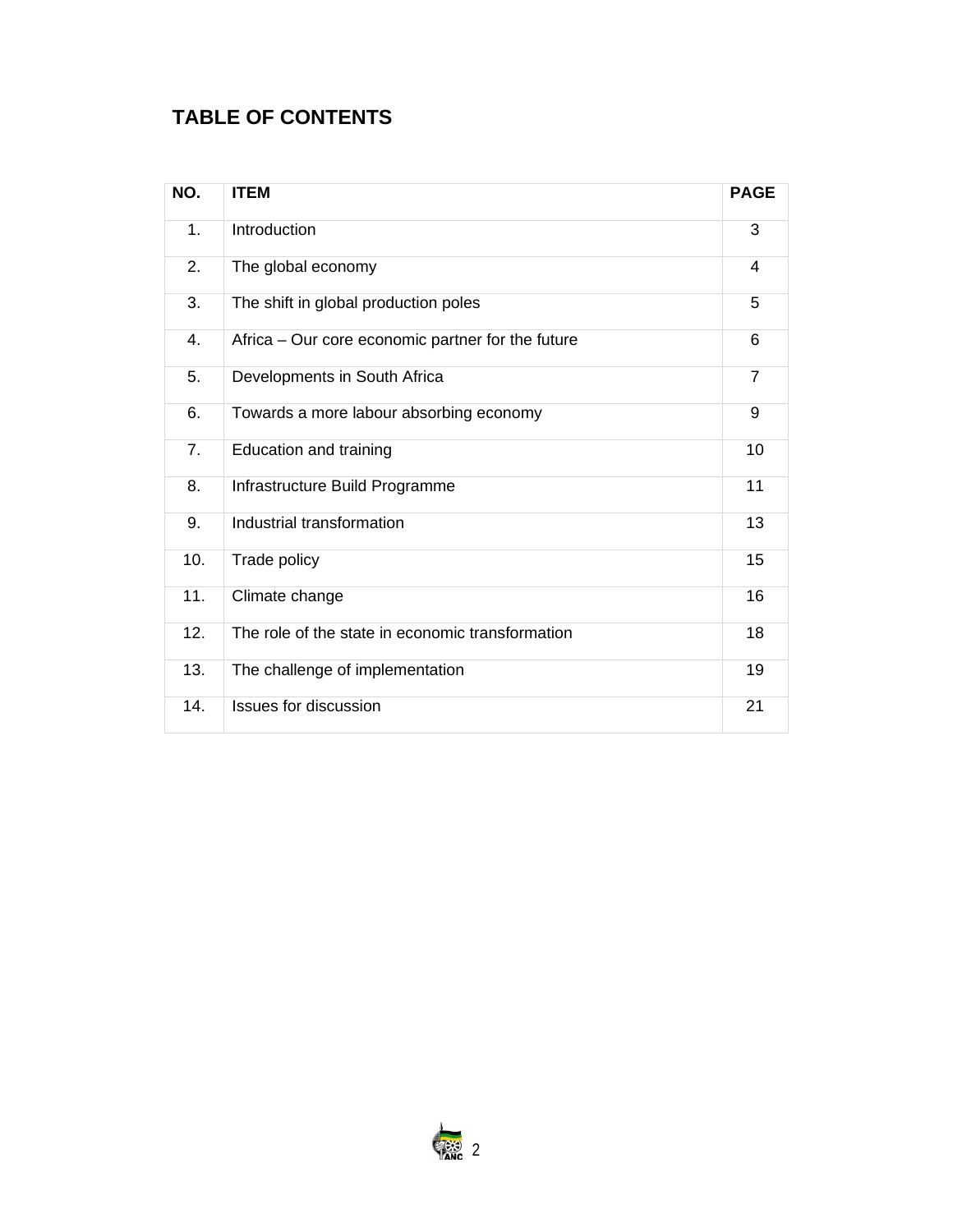#### **1 INTRODUCTION**

- 1.1 The ANC celebrates its 100 year anniversary this year. The centenary is a more powerful motivation for us to overcome structural challenges that result in poverty and unemployment. We have an opportunity and an obligation to deliberate on actions which could best enable the economic emancipation of our people.
- 1.2 The pathway of economic transformation necessitates an energised, coherent and effective approach by all South Africans, working together in partnership in order to free our people of poverty and unemployment. We will therefore need a major up-scaling of our efforts towards economic emancipation, consistent with our vision of a better life for all. Of importance for the movement is that our founding led to a structural shift in the domestic political landscape, we have a clear opportunity to consolidate and put economic emancipation at the centre of development.
- 1.3 Our approach to economic issues is informed by the historical principles, which are espoused in the Freedom Charter, Ready to Govern and the Reconstruction and Development Programme and further elaborated in Conference resolutions. We approach economic transformation guided by the following pillars<sup>1</sup>:
	- a) Creating decent employment for all South Africans,
	- b) Eliminating poverty and dealing decisively with the extreme inequalities in our society.
	- c) Democratizing ownership and control of the economy by empowering the historically oppressed, Africans and the working class in particular, to play a leading role in decision-making.
	- d) Restructuring the economy so that it meets the basic needs of all South Africans and the people of the region, especially the poor.
	- e) Ensuring equitable and mutually beneficial regional development in Southern Africa, thereby fostering the progressive integration of the region.
	- f) Limiting the negative environmental impact of our economic transformation programme.
- 1.4 An important part of our vision is to build an economy in which "the state, private capital, co-operative and other forms of social ownership complement each other in an integrated way to eliminate poverty and to foster economic growth<sup>"2</sup>. In order to simultaneously grow and transform the



<sup>1</sup> Ready to Govern—ANC Policy Guidelines for a Democratic South Africa, 1992.

<sup>&</sup>lt;sup>2</sup> 52<sup>nd</sup> Conference Resolution on Economic Transformation.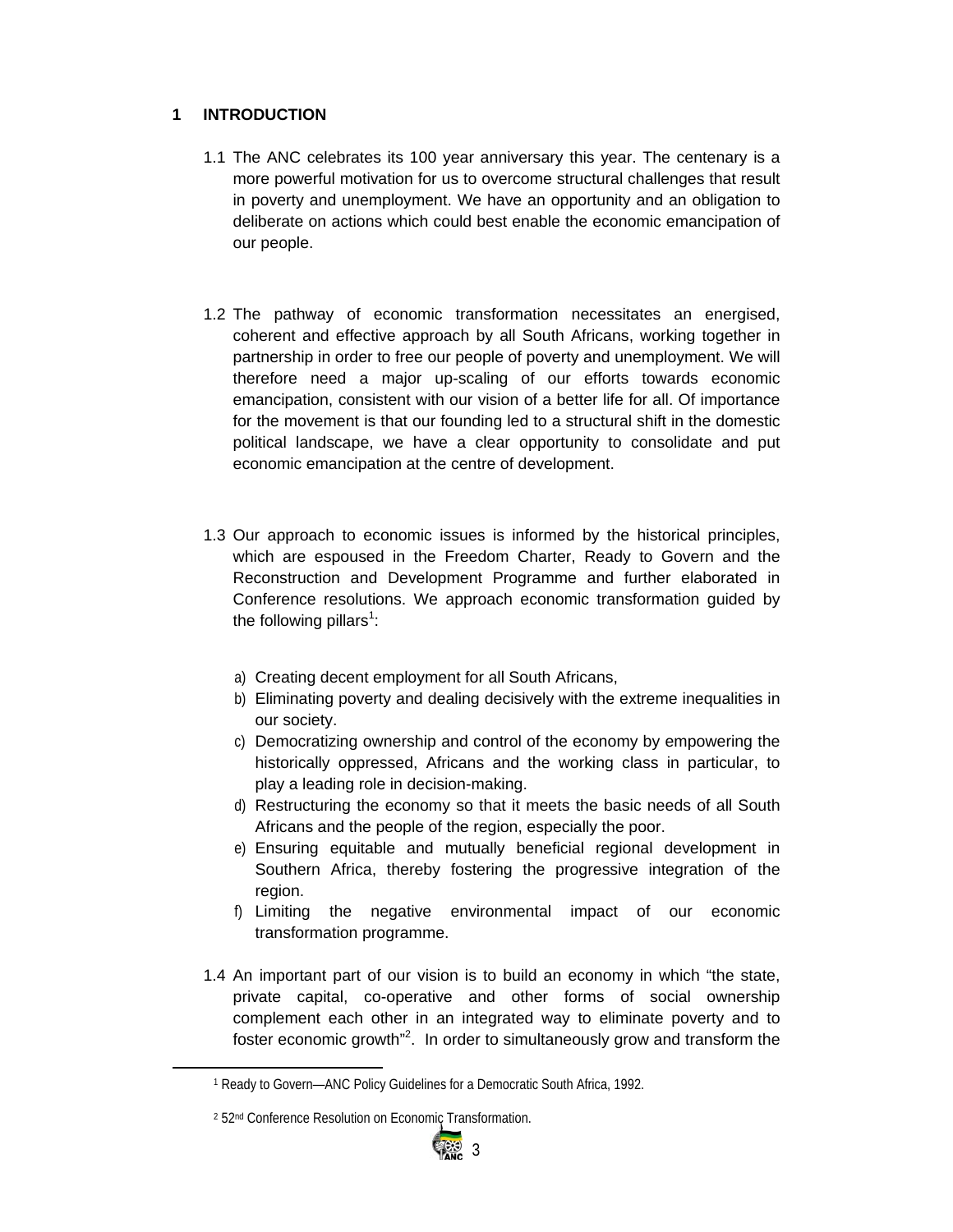economy we require an effective, democratic and developmental state "that is able to lead in the definition of a common national agenda, mobilise society to take part in the implementation of that agenda and direct resources towards realizing these objectives".

- 1.5 We re-affirm our  $52<sup>nd</sup>$  Conference understanding of a developmental state is that "it is located at the centre of a mixed economy. It is a state which leads and guides that economy and which intervenes in the interest of the people as a whole".
- 1.6 A mixed economy involves a range of different kinds of ownership.
- 1.7 A thriving private sector is necessary for our economy to grow and must be protected. We recognize however that apartheid entrenched very inequitable ownership of the economy which in turn leads to deep divisions in our society as well as high joblessness. The apartheid system tended to foster investment in capital-intensive industries that cannot provide employment for many of our people. In many industries, especially but not only in agriculture, it encouraged concentrated, even monopolistic ownership, and limited smaller enterprises. The challenge for the democratic government is to address these problems while encouraging investment and growth. That requires a careful approach to tough questions, understanding the unintended consequences of our decisions, and effective social dialogue with economic stakeholders.
- 1.8 We can ensure more equitable ownership and innovative investment in part by also supporting accountable public ownership and investment and the social economy, especially co-ops, and SMMEs. The challenge is to identify when these forms of ownership are appropriate and how they can be supported more effectively while continuing to grow the private sector.
- 1.9 Our policies must provide the most enabling conditions for the flourishing of the talents of all our people, to harness and develop their productive potential, to ensure that they play a leading role in the allocation of national resources and that they get their due in the country's wealth.
- 1.10 This policy paper starts by reviewing the international context for our economic policies. We then consider specific economic policy issues for our movement.

#### **2 THE GLOBAL ECONOMY**

- 2.1 Since late 2008, the world economy has experienced the worst economic crisis since the Great Depression of the 1930s. The crisis reflected deep imbalances in trade and the financialisation of the advanced economies. These structural problems had a deep effect on South Africa.
- 2.2 Fundamentally, the global economic crisis reflected the structural shift in production from the US and Europe to the global South and especially East Asia

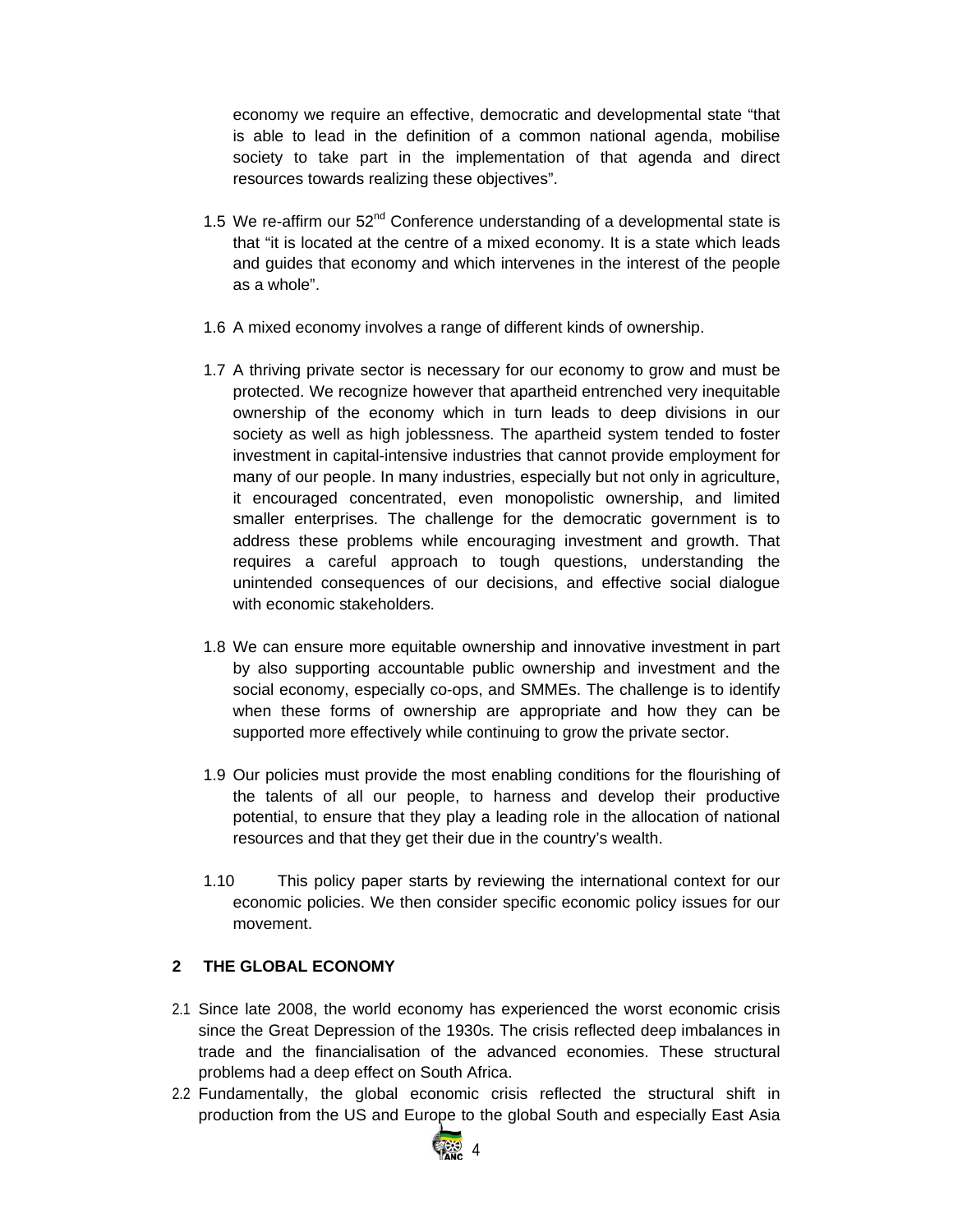led by China. In the advanced economies, this shift in production and trade was associated with rising inequalities on the one hand and increasing financialisation on the other. Financialisation refers to a growing dependence on financial services and on financial returns rather than production of new value through agriculture, mining, manufacturing and value added services. It fosters speculation and asset bubbles.

- 2.3 In the US, financialisation of the economy led to an over-extension of credit to families, especially for housing. In Europe, it led to high government borrowing in a few countries, including for infrastructure as well as consumption. To some extent, these problems also emerged in South Africa. The financial sector grew 8,5% a year between 1994 and 2008 while the rest of the economy grew just 3,5% a year. The growth in the financial sector in South Africa was associated with large short-term foreign investments in stocks and bonds, which in turn strengthened the value of the rand, reducing competitiveness across the economy, and led to a very large balance-of-trade deficit.
- 2.4 When the bubbles burst late in 2008, there was a tremendous negative shock to firms and workers around the world, with the worst effects in the advanced economies. Global unemployment soared to an all-time high.
- 2.5 In South Africa, the economy shrank by over 2% in 2008/9 before growth recovered from the middle of 2009. Even worse, the country lost a million jobs. Employment has started to grow again, with just under 350 000 new jobs created in the year to the third quarter 2011. Still, fewer people have jobs today than in late 2008 before the crisis.
- 2.6 In response to the 2008/9 crisis, most countries increased their borrowing both to stimulate the economy and to bail out financial institutions faced with large-scale bankruptcies. A risk now is that the governments of Europe and the US are trying to reduce these debts very rapidly, which in turn can lead to a further economic slowdown. A particular risk is that Europe is likely to go into a recession in the coming year, which could lead to a second global slowdown.
- 2.7 These changes that are taking place in the global economy are structural and deep. Thus, our actions must be built on a thorough understanding of our interdependence and integration in the global macro-international economic framework. This global crisis has provided clear evidence that South Africa cannot be dependent on our traditional trading partners in the North. Rather, we must intensify our efforts to increase economic development in our region, to expand our benefits from trade with China, and to enhance trade with other developing economies.
- **3. THE SHIFT IN GLOBAL PRODUCTION POLES**

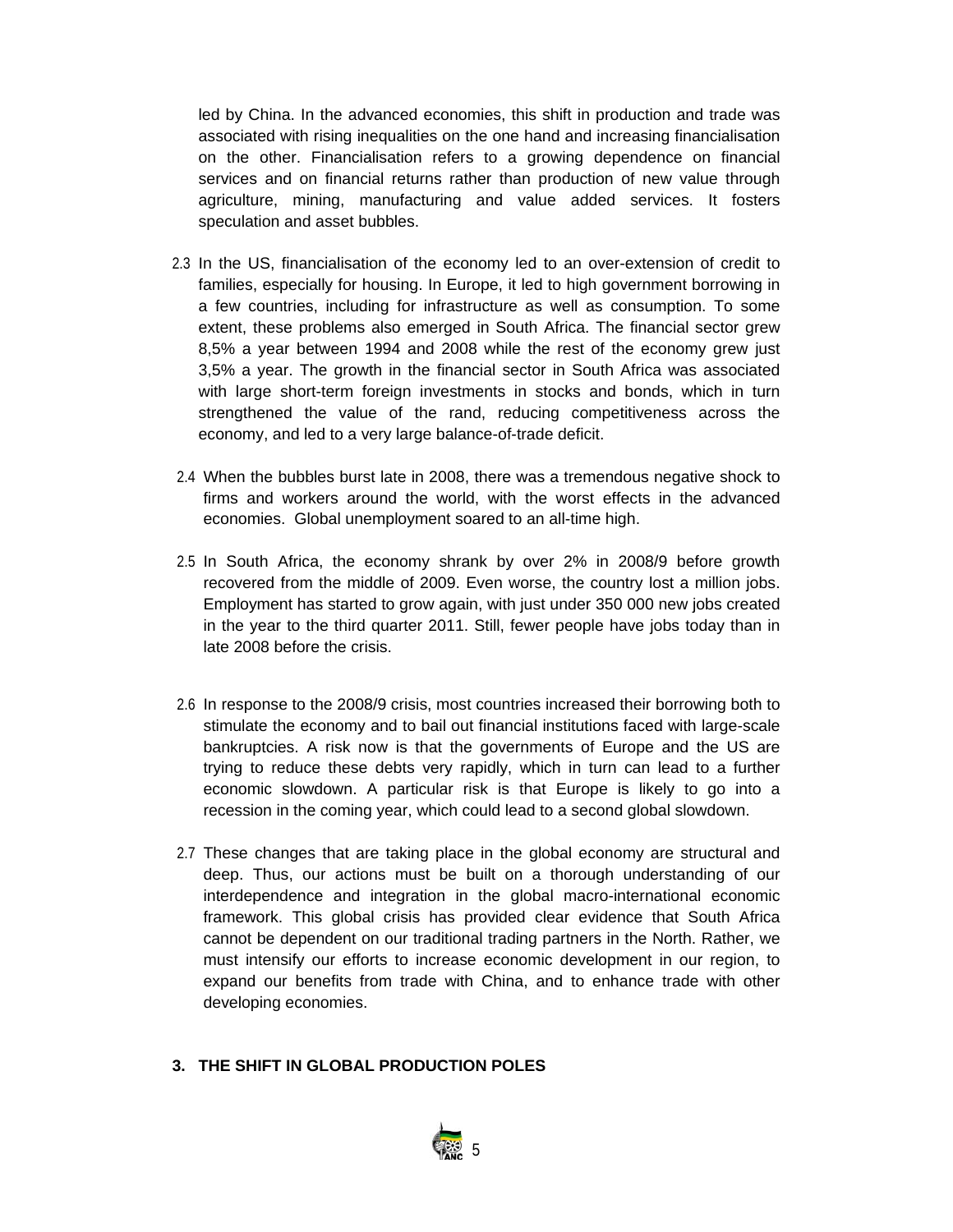3.1 The slowdown in the BRIC countries – Brazil, Russia, India and China - and most of East Asia was far less harsh than in the advanced economies. India and China, in particular, sustained growth rates of over 8%. Today, the BRIC countries account for almost 20% of global manufacturing production, which is equivalent to that of the US. China has become the second largest economy in the world.

.

3.2 A feature of accumulation in the BRIC countries, and especially China, India and Brazil, is a responsive state with a strong role in shaping their economies. In particular, in all the BRIC countries the State has substantial interests in the financial sector and plays an active role in managing the exchange rate. These capacities meant that when the 2008 global financial crisis led to a sharp fall in lending by private institutions internationally, in BRIC countries the State could boost lending to industry.

The growth in the BRIC economies poses both opportunities and challenges for South Africa. In particular, China represents a major new market, a source of capital, and a growing focus of investment by South African companies. Currently, however, South Africa mostly exports minerals to China while importing light manufactures. This has the potential of harming our industrial base – something we have seen clearly in appliances, plastics and clothing – which would in turn slow employment growth and economic diversification. Moreover, the BRIC countries are proving strong competitors for export and investment opportunities across Africa. We need to develop a strategic approach that channels the upsurge in the BRIC economies to increase the benefits for Africa as a whole.

#### **4 AFRICA – OUR CORE ECONOMIC PARTNER FOR THE FUTURE**

- 4.1 No economy has developed as an enclave within its region. Already, the rest of Africa is a major market for South African manufactures and services. We can only grow if we do much more to support growth across our continent and especially in our region. That requires a clear strategy, the commitment of adequate resources, and willingness to take on tough and innovative challenges.
- 4.2 Africa's growth has strengthened over the past two decades, driven by a more constructive political environment and booming commodity prices. Sub-Sahara's Africa's growth is expected to average more than 5% in 2011, in line with the trend in recent years.
- 4.3 The starting point is to support increased trade and investment based on improved infrastructure, a reduction in non-tariff barriers to trade, and strategic investment partnerships. South African investors pursuing opportunities in the rest of Africa should be supported through comprehensive 'package deals' including financing construction, operations, technology, logistics and market access.

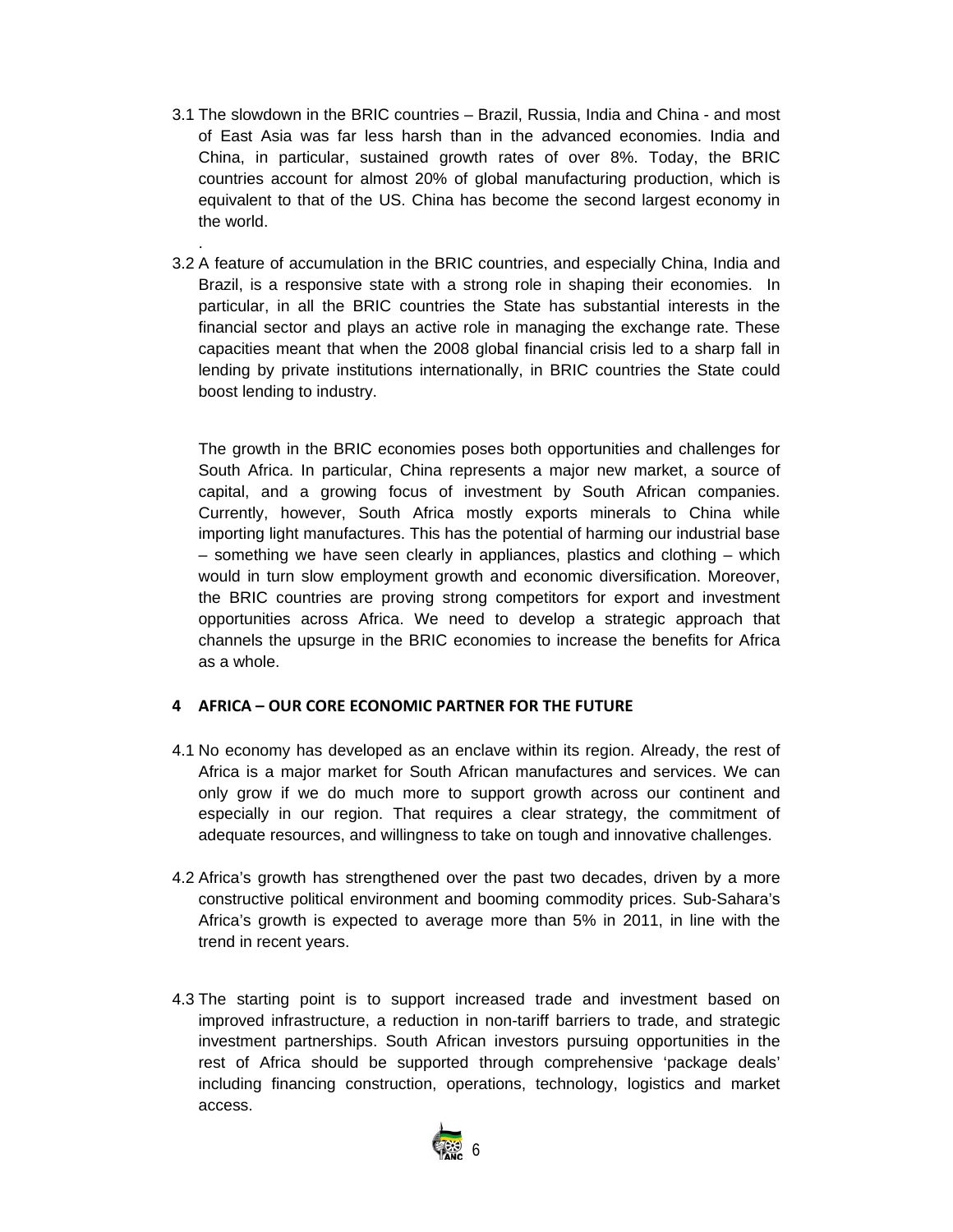4.4 Ultimately, integrated regional development depends on regional value chains. Opportunities include food production, petro-chemicals, mining, textiles and clothing, in various regional groupings and across regional blocks. This will require pro-active planning and collaboration. The establishment of free trade areas or even customs unions does not guarantee that strong and competitive regional value chains will be developed, as the experience of SACU and SADC show. Rather, the governments of the region must work together with private investors to identify long-term opportunities and secure sufficient infrastructure, market institutions and skills.

#### **5 DEVELOPMENTS IN SOUTH AFRICA**

- 5.1 From the late 1970s through 1994, the South African economy was in crisis, mostly as a result of the crisis of the apartheid system. Employment fell steadily, so that by 1994 only two out of five adults had a job compared to an international norm of three out of five. Economic growth was just over 1% a year, about half the average for other middle-income economies excluding China and India. Investment was below 15% of the GDP, far below levels generally seen as necessary for sustained growth. Moreover, South Africa was one of the most unequal economies in the entire world, and 51% of the population lived in poverty.
- 5.2 Since the achievement of democracy in 1994, these problems have been addressed with some success, but deep challenges remain. Economic growth averaged 3,5% between 1994 and 2010, virtually the same as other middleincome economies if we exclude China and India, which grew much faster. Investment rose to 25% in 2008, before dropping to just below 20% with the economic slowdown that followed.
- 5.3 The share of adults with employment climbed from 40% in 2000 to 45% in 2008, before falling back to 41% as a result of the job losses due to the global economic crisis. In 2007 the poverty rate had declined to  $39\%,^3$  mostly as a result of state intervention in the form of grants although rising employment also contributed.
- 5.4 These are real achievements that lay the basis for future development. But major challenges remain. Above all, South Africa remains amongst the most unequal economies in the world. The evidence suggests that inequality has not improved since 1994. Moreover, the growth in employment after 1994 was not sufficient to overcome the high levels of joblessness left by apartheid. South Africa remains amongst the countries with the lowest employment rates in the world.
- 5.5 The main sources of inequality lie in:

 3 Development Indicators, The Presidency, 2009, p.26.

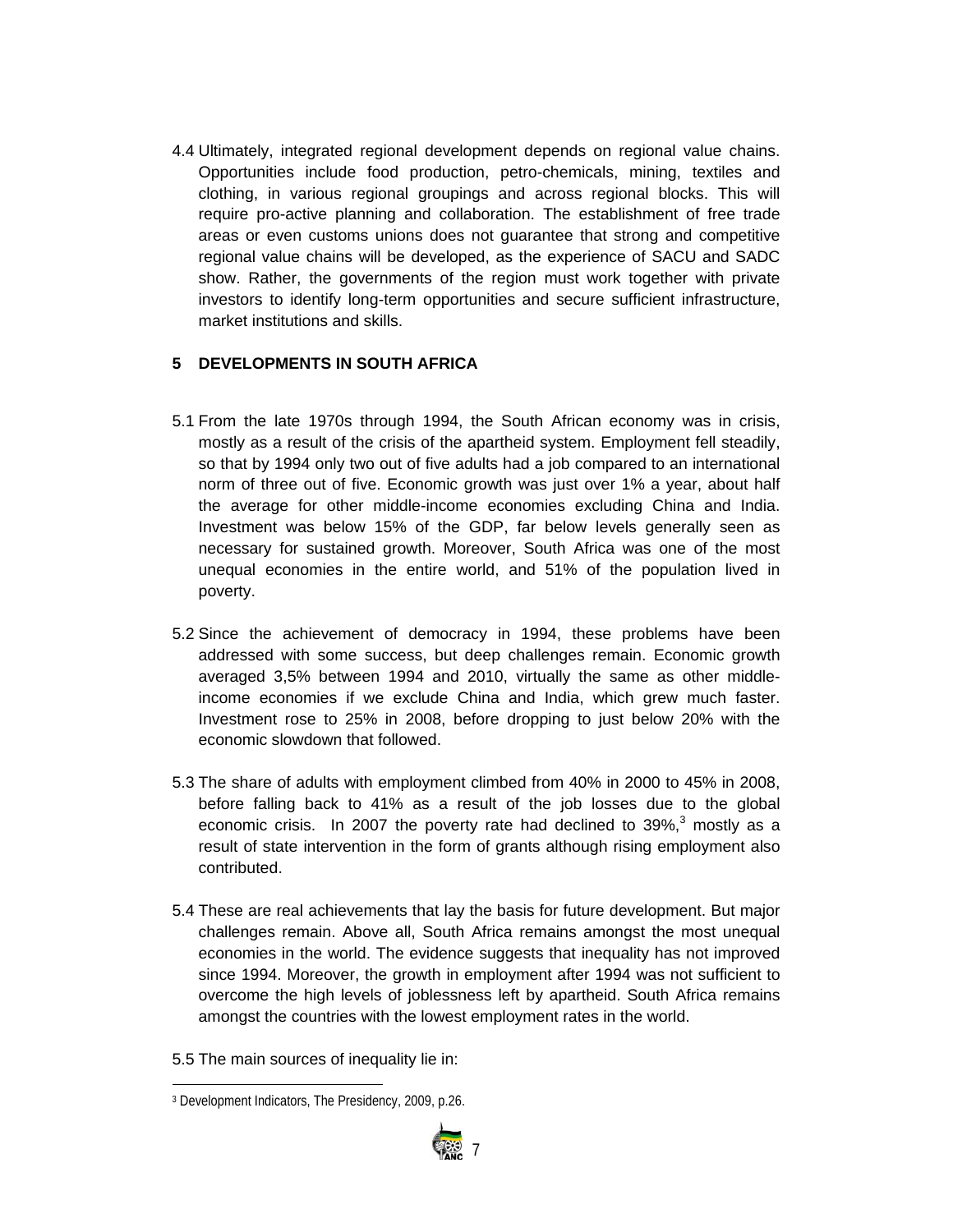- 5.5.1 High unemployment. In the poorest 60% of households, only one household in two has anyone employed. These families depend primarily on social grants and remittances. But social grants only go to children, the elderly and disabled. Moreover, while the old-age and disabled pensions are just over R1000 a month, the child support grant is under R300 a month. In contrast, the richest 10% of households typically have two people earning an income.
- 5.5.2 Inequalities in pay. According to ILO data, South Africa has one of the most unequal pay scales in the world. These inequalities largely reflect how work is organized. Since apartheid days most companies have relied on a few highly skilled people while most workers are relegated to unskilled jobs with virtually no career prospects.
- 5.5.3 Inequalities in ownership of productive assets and access to finance. A relatively small number of people still control the bulk of capital and land. The richest 10% of households gets around two thirds of all investment income and profits.
- 5.5.4 Inequalities in education. While all schools have been desegregated, most schools in the poorest communities – especially the former Bantustans and near informal settlements – continue to provide lowquality eduation. Moreover, despite improvements in loan programmes and fellowships, many poor families cannot afford to continue education after secondary school. Even in 2011, less than half of all university students were African.
- 5.5.5 Unequal access to infrastructure and market institutions. Under apartheid, roads and communications, banks and retail outlets focused on serving the core formal economy. People in the former Bantustans and the townships were largely excluded and underserved. Some progress has been made in remedying these deficits, but inequalities still remain. They make it harder for people in these areas to commute to jobs or to start new enterprises. For instance, 95% of food sold in the formal retail chains comes from commercial farms, with only 5% from smallholders.
- 5.6 In view of these challenges, the Polokwane resolutions stress that employment creation must be the main criterion for economic policy. They also emphasized measures to support more equitable access to economic opportunities, particularly through agrarian reform, support for small and micro enterprise, support for co-ops, expanded skills development and more equal access to education.
- 5.7 The challenge for our movement since 1995 has been to sustain growth in the economy while addressing the economic roots of inequality, poverty and joblessness. As we have long stressed, that means we must find a new growth

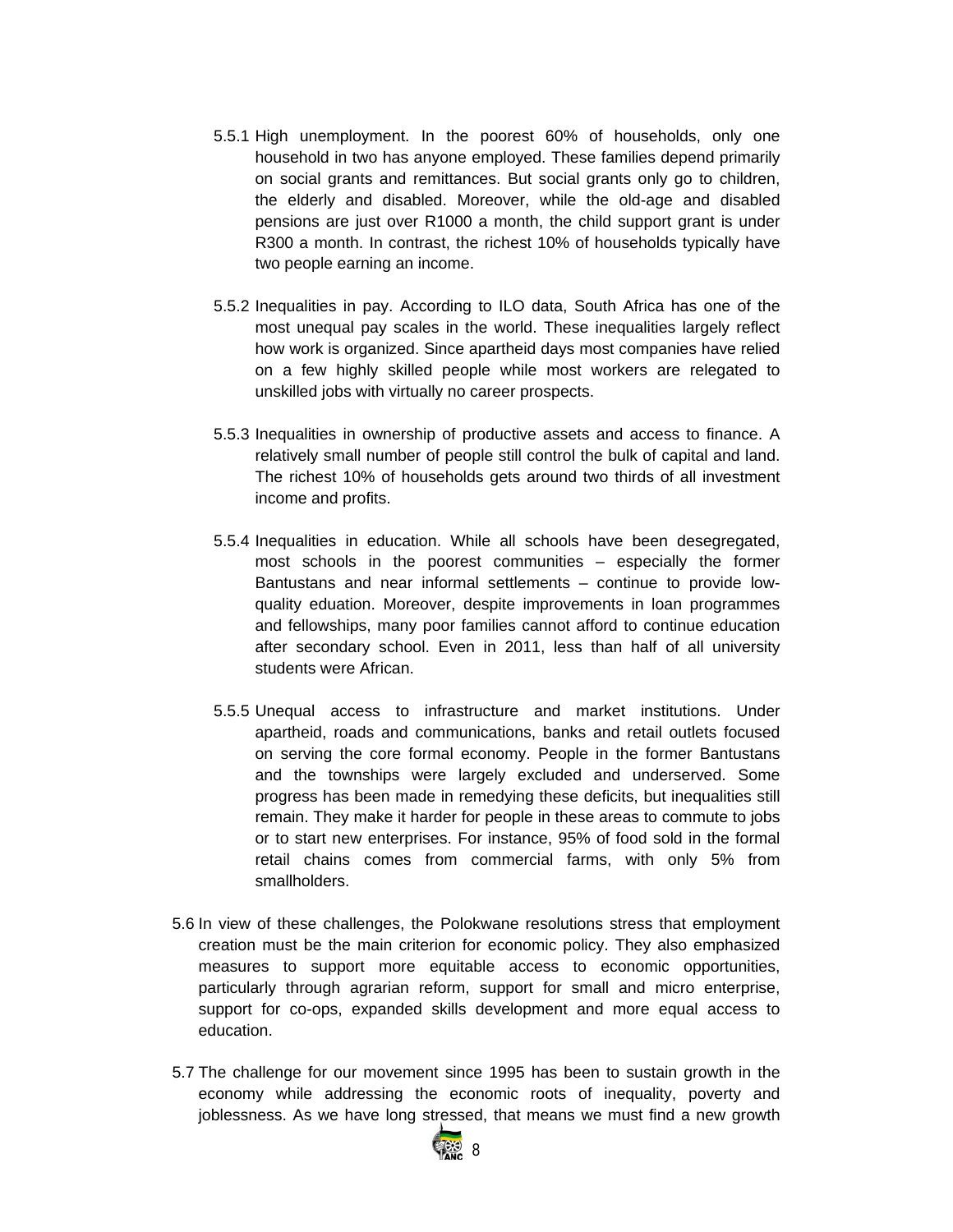path. Above all, we need to support overall growth while ensuring rising investment in activities that can generate employment. In addition, while continuing to support the private sector, we need to find ways to give more of our people access to ownership and a voice in economic decision making. Finally, we must do more to encourage solidarity and collective action as the basis for a more equitable and cohesive economy and society.

#### **6 TOWARDS A MORE LABOUR ABSORBING ECONOMY**

- 6.1 In response to the resolutions of the  $52<sup>nd</sup>$  Conference, the government has adopted the New Growth Path as a policy framework. The New Growth Path sets a target of five million new jobs by 2020. It sets out three core strategies to achieve this aim:
	- 6.1.1 Broad measures to ensure a more competitive, productive and equitable economy overall, amongst others by improving infrastructure and skills development; seeking to achieve a more competitive and stable currency; reducing unnecessary regulatory uncertainty and obstacles to investment; supporting SMMEs and the co-ops movement; expanding skills development; and increasing industrial financing.
	- 6.1.2 Targeted measures to support employment creation. The New Growth Path identifies areas where job creation is possible – which it terms "jobs drivers." Specifically, it points to employment opportunities in infrastructure, the agricultural and mining value chains, manufacturing, tourism and other value-added services, the social economy, the public services, rural development, the knowledge economy and African regional development. It proposes a range of programmes to support growth in employment-creating activities in these areas.
	- 6.1.3 Social dialogue and solidarity, which are needed to mobilise our people around our economic programmes.
- 6.2 In defining our new growth path, four challenges stand out.
- 6.3 First, as the National Development Plan points out, sectors that are necessary for long-term growth and economic diversification are often not able to generate employment on a large scale. In particular, advanced manufacturing is critical for long-term development but does not directly create much employment. We need more decisive action to identify what sectors we will support and ensure that taken together, our interventions to diversify the economy will indeed achieve our aims for both growth and employment creation.
- 6.4 Second, since 1994, our economy has been characterized by large-scale shortrun capital inflows into equity and bond markets. These inflows are larger relative to GDP in South Africa than in any other middle-income economy. They have supported very rapid growth in the financial sector. They have made it easier and

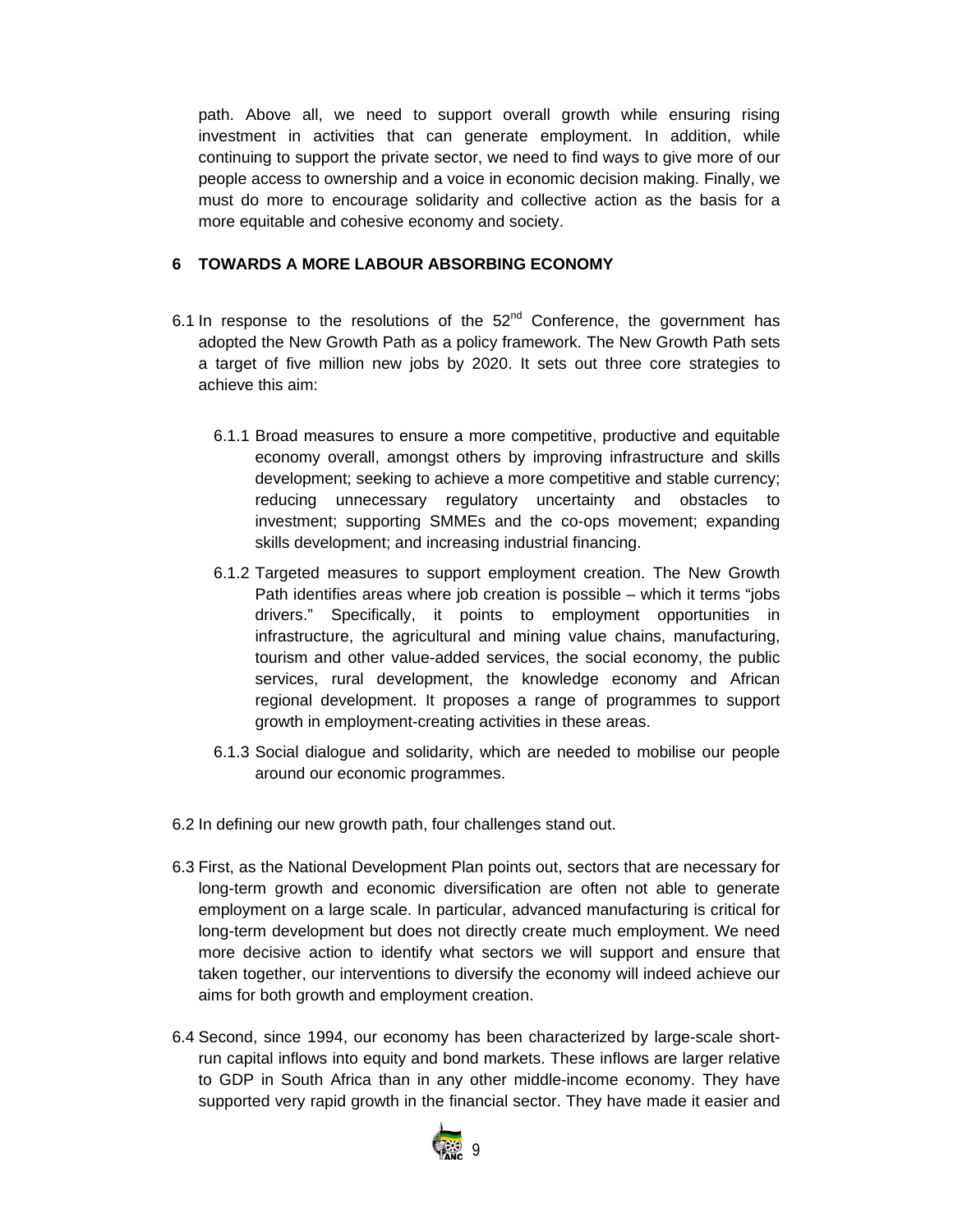cheaper for government and state-owned enterprise to borrow money for investment, especially in infrastructure. They have reduced the price of imports, which holds down inflation. But they have also strengthened the value of the rand, which in turn makes it harder for South Africa producers to export and to compete with imports. Moreover, many of the imports have been relative luxuries, since the very rich dominate consumption because incomes are so unequal. The question becomes whether and how we can manage this situation better.

- 6.5 Third, we need to restructure the economy without undermining its current strengths. This involves difficult choices. For instance, should we invest more in core economic infrastructure, such as roads and rail from the coast to Gauteng or maintaining roads and electricity in the metros – or should we invest to improve living standards in the former Bantustans? Should we look for new investors in mining in order to open new opportunities for black entrepreneurs, or should we go with more experienced existing companies? Should we cut down on pollution even when it means closing companies? All too often, this kind of decision has been made without clearly understanding the consequences.
- 6.6 Finally, past inequalities in education, training and experience continue to dog decisions into the future. While improving education and training will certainly support employment creation and equality, they are not sufficient in themselves and in any case will not deliver soon enough for most of our people. Rather, we need to find ways to improve economic opportunities for the labour force we have. Most workers today have some secondary education, although relatively few have university degrees. We need to expand production that can use their skills even as we develop systems to ensure all South Africans have opportunities for life-long learning.
- 6.7 The rest of this paper considers some important areas for economic policy.

#### **7 EDUCATION AND TRAINING**

- 7.1 An efficient, pragmatic and future-oriented educational system, from the basic through to the higher levels of education, complemented by robust skills development initiatives, are imperative to enable large numbers of present and future participants in the labour force to secure employment, as well as to address in a dynamic manner the enormous mismatch between the skills requirements (current, emerging and future) of the economy and their availability.
- 7.2 Currently, 95% of the unemployed do not have tertiary education, 62% have less than secondary education, and 60% have been unemployed for more than 5 years<sup>4</sup>. Unemployment affects young people the most; 40% of the unemployed are new entrants to the labour market, which are most likely to be young people; 72% of the unemployed are young people. The major challenge with youth unemployment is lack of a structured process that links successive stages of the

 4 Quarterly Labour Force Survey, Quarter 2, 2009.

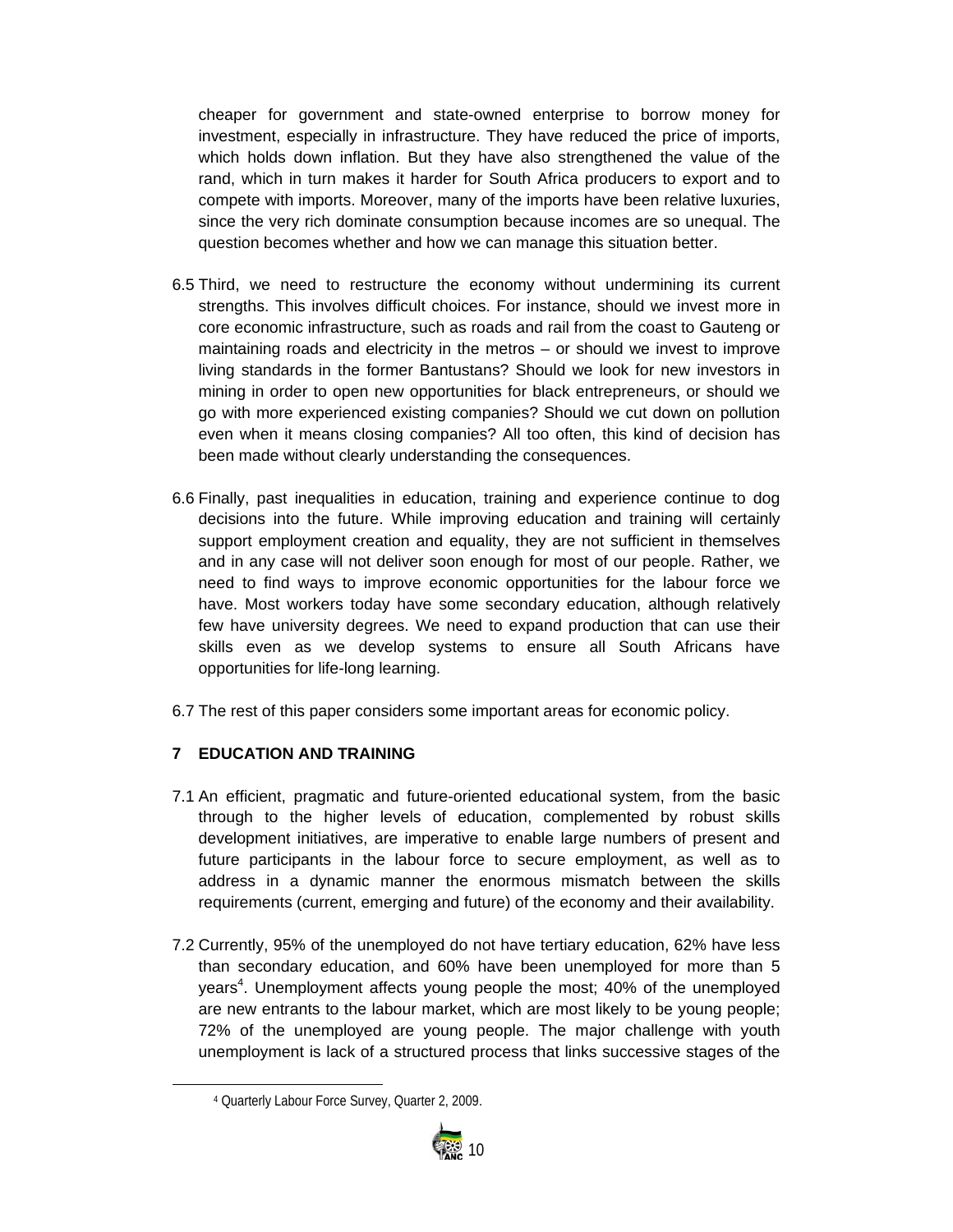education system and the link between the education system and the private sector. This places the process of expanding the FET sector at the centre of addressing unskilled youth unemployment.

- 7.3 Therefore, as part of the package to address unemployment and to promote decent work, the State must:
	- a) Improve education outcomes through amongst other things increasing the retention rate of the schooling and tertiary education system. ANC members must study the Green Paper on Post-Secondary Education and Training and develop a response.
	- b) Position SOEs, state departments and other agencies to assist graduates from the tertiary education system, in cases where the private sector is unable to do so. This will require a focused planning and co-ordination function within the Economic Cluster, which should link with social partners at Nedlac, to deal specifically with national human resource flow planning.
	- c) In addition, we must strengthen its labour market information systems, which should interface with the projected outputs by the Department of Higher Education and Training.

#### **8 INFRASTRUCTURE BUILD PROGRAMME**

- 8.1 There are major infrastructure gaps in the country both from the standpoint of spatial distribution of infrastructure access, the level of infrastructure within local communities and maintenance of infrastructure, especially electricity, water, logistics and sanitation. These gaps to a large extent influence the flow of private sector investment. The inefficiencies in some of the network infrastructure industries exacerbate the problem.
- 8.2 The Presidential Infrastructure Co-ordinating Commission aims to develop a tenyear pipeline of priority infrastructure investments, ensure that public investment stays close to 10% over the coming years, and increase capacity for infrastructure development at local and provincial level.
- 8.3 We need to almost double the scale of the current infrastructure:
	- The country needs to double its capacity to generate electricity by 2028, we need to take a view on how to achieve this, especially when we want to use infrastructure expansion as a basis for domestic industrial development.
	- It is estimated that 58% of South African roads are gravel, and 70% of existing roads require urgent repair. Improving the quality of roads is important to lower the costs of living and production in rural areas, improves access to basic services, especially public transport.

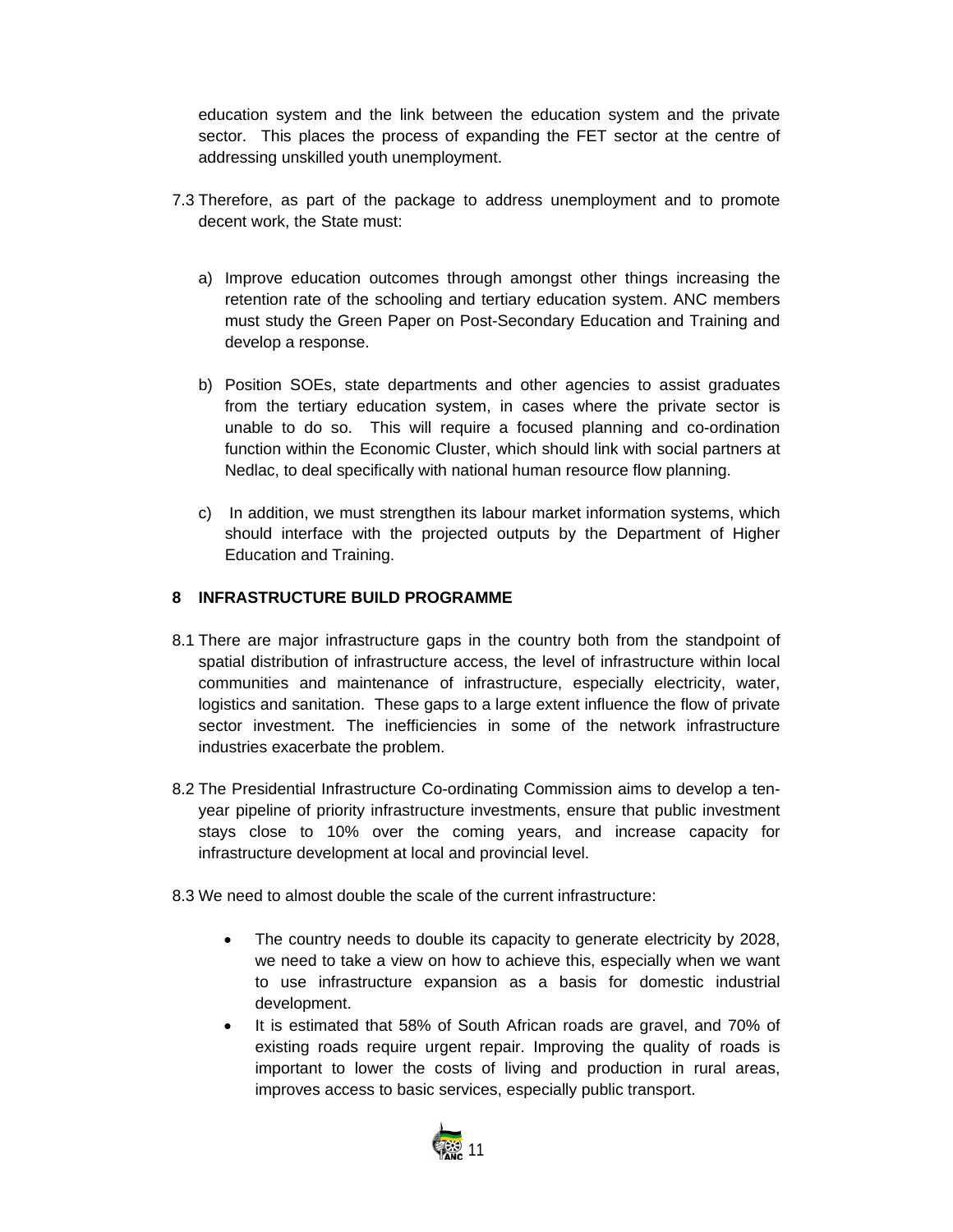- Almost half of South Africa's rail network is being neglected, or has low levels of activity. Government has planned to spend R19.5 billion a year for the next four years to upgrade the rail network and ports.
- Water infrastructure also needs urgent attention, especially the renewal of canals and tunnels, which are important for the irrigation system. Over the next 30 years, R4 billion per annum will be required to address these backlogs, and R6 billion will be required to maintain existing functioning infrastructure.
- 8.4 A massive programme to upgrade and maintain physical infrastructure is important not only as a source of permanent job creation, but also as the basis for government to stimulate industrial activity. Government investment in infrastructure is critical for enabling the competitiveness of the economy.
- 8.5 This is only possible if continuity of capital expenditure is ensured over the very long-term, thereby encouraging investment in existing and potential supplier industries. Continuity in public sector capex investment is critical to the long-term sustainability of such industries.
- 8.6 Regulatory and licensing systems have also slowed down investments- such systems need to be more transparent and properly co-ordinated across departments.
- 8.7 Our economic transformation programme seeks to promote a geographically inclusive economy. This will require that infrastructure development be rolled out in targeted areas in a phased manner, especially in former Bantustans. In this connection, we must optimise the investments that have already been made in the establishment of Industrial Development Zones through special determinations relating to incentives, access to adequate and affordable basic inputs such as electricity and water.
- 8.8 We must promote prioritisation based on the need to unlock the latent economic potential of specific areas, in conjunction with the need to create employment opportunities in relatively densely populated localities.
- 8.9 We should start to identify nodes that will be the basis of connecting the outlying areas to the major industrial hubs, and also enable more rural development. Specific transformative infrastructure programmes should be identified in these nodes, and included in the budget programmes.
- 8.10 Composition of expenditure should be changed in favour of infrastructure development. It is going to be difficult to finance infrastructure initiatives from the fiscus only, thus, the question of funding infrastructure and appropriate pricing of infrastructure is key. It would be important for employment creation and for long-term economic growth prospects that infrastructure expenditure be clearly funded through a combination of fiscal allocations, borrowing and user fees.

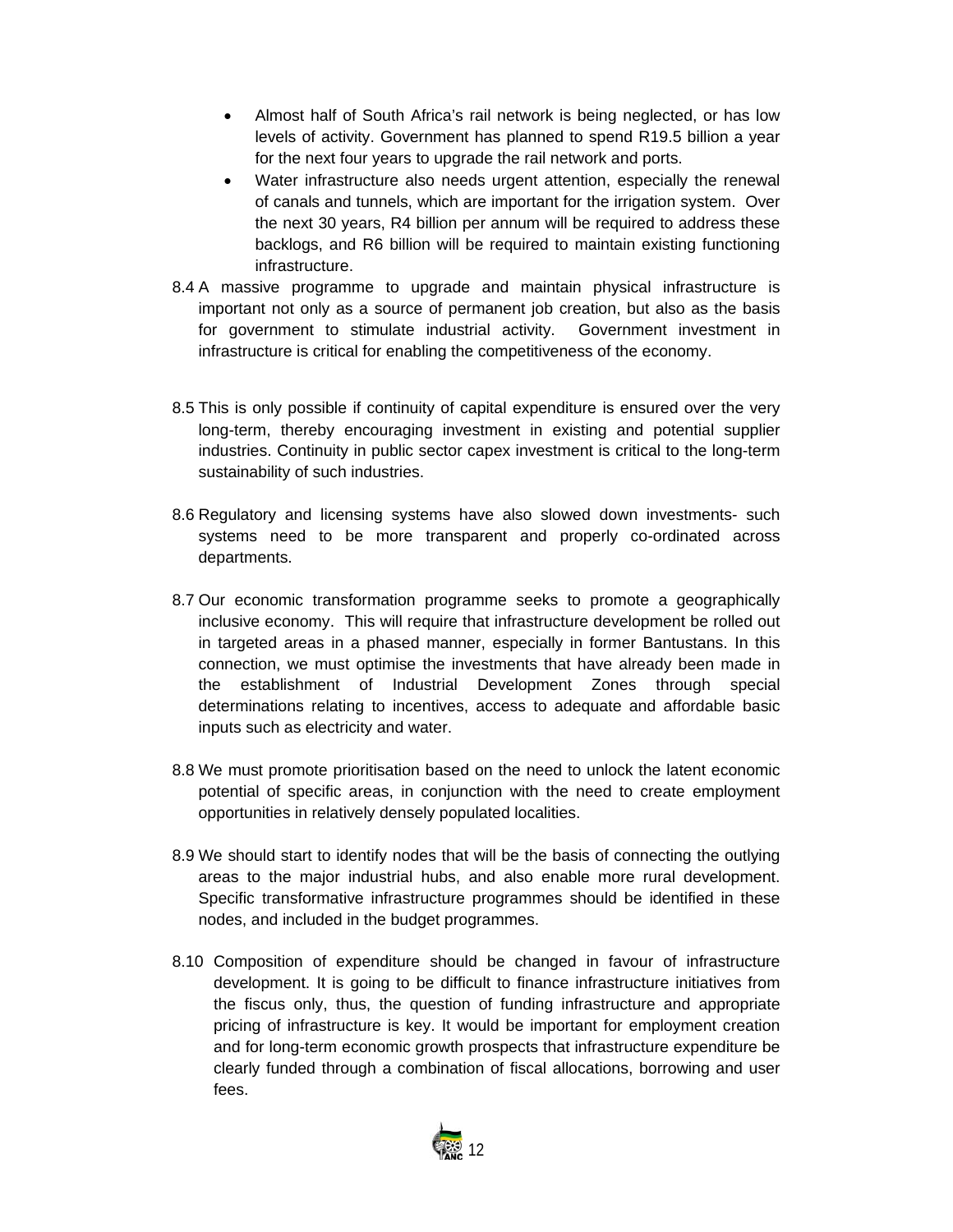8.11 Overall, it is critical that infrastructure investment should not just be seen as a technical process, but an opportunity to mobilise our people to create a new society and expand economic opportunities. The labour-intensive programmes, appropriately led, have the capacity to contribute to this. In this regard, mechanisms should be put in place to monitor the implementation of the infrastructure programmes of the State Owned Enterprises and the various spheres of government.

#### **9 INDUSTRIAL TRANSFORMATION**

- 9.1 There is continued pressure on labour-intensive industries from foreign competition, both in the domestic and export markets, which either promotes improved productivity or leads to de-industrialisation. However, the preservation and expansion of the manufacturing sector is critical due to its relatively large employment multiplier.
- 9.2 At the  $52<sup>nd</sup>$  Conference, we resolved that we need to develop an active and wellresourced industrial and trade strategy aimed at creating decent work<sup>5</sup>. We have moved forward in this regard. We now have an Industrial Policy Action Plan 2 and a developmental Trade Policy Strategy Framework. These two policy documents are at the centre of the New Growth and Development Path. Whilst the Industrial Policy Action Plan identifies sectors that should be supported, a major challenge that it confronts is to prioritise catalytic sectors, to build and broaden industrial linkages between these sectors.
- 9.3 Sectors with clear comparative and/or competitive advantages should be identified and supported as far as possible, whilst difficultdecisions should be made in instances where particular industries are clearly unable to perform competitively on a sustainable basis without continued state support. It is however important to provide adjustment support for workers, including training to minimize the costs of job losses and to facilitate employability as the economy adjusts.
- 9.4 Several industries exhibit potential from an employment creation perspective and must be supported in an effective manner to ensure their success and proliferation, but others require policy support to ensure employment preservation. An emphasis on new growth sectors worldwide, such as green industries or cleaner technologies, is almost certain to pay off.
- 9.5 Perhaps more important than sector-specific support measures are critical crosscutting issues that, if duly addressed, would result in substantial sectoral development and job creation. These include: developing technical and

 5 Polokwane Resolution 2.3 On Transforming the Structures of Production and Ownership.

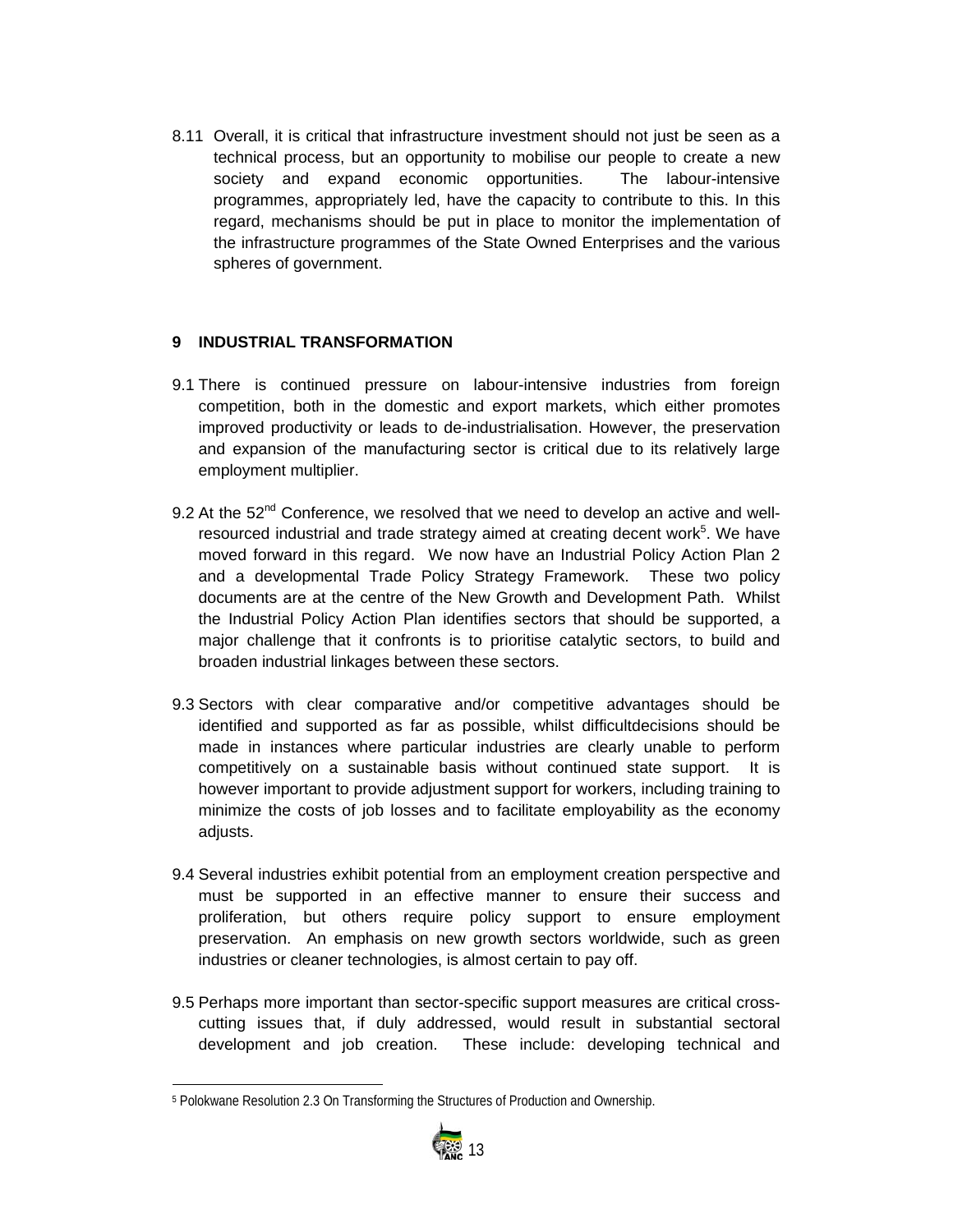managerial skills; reducing the cost of doing business by addressing infrastructural bottlenecks, service efficiency and cost to customer; reducing barriers to entry through competition policy; streamlining of regulatory requirements; improving overall public sector delivery; ensuring safety and security; enforcing standards; controlling illegal imports; and, among others, addressing the excessive exchange rate volatility. Crucial choices should be made in terms of industrial and trade policies to better align the economy with trends elsewhere in the world.

- 9.6 Localisation and the role of the private sector: Localisation provides certainty to the private sector. Without localisation, the private sector will be severely limited in its ability to retain and create more jobs. The import penetration that weakens job creation, leads to a less than proportionate increase in demand and economic growth, provides insufficient expansion in the tax base and worsens the public sector's budget balance. It is therefore important that procurement processes be strict when it comes to the localisation aspect. This is a policy matter that requires close cooperation between Government and the private sector.
- 9.7 In pursuing policies for localization, it is important to ensure low cost firms remain competitive. In addition, support for localization should not be at the expense of consumer welfare. Practices such as monopoly pricing should be discouraged, and firms engaging in such practices should not be supported using tax payers' money. In addition local firms should not be allowed to overinflate prices for Government tenders.
- 9.8 We have to have a strategy to follow through our R&D activities. We need to embrace the R&D value chain. Our target is to spend 1.5% of GDP by 2014. This means that, in the coming years we have to spend an additional 0.6% of GDP in order to meet our target. In the year 2008-09, the state spent an additional R2.4 billion on research and development compared to 2007. This took expenditure on R&D to 0.93% of GDP.
- 9.9 We should upscale the support for Research and Development, and build partnerships with firms, which have significant capacity to conduct in-house research and development of new technologies. This will require a review of existing institutions that make up the national innovation system, an assessment of the extent to which they are complementary, and an evaluation of their contribution towards supporting the trajectory of development that we seek to pursue.
- 9.10 As we promote industrial transformation, it is also important that we do not ignore important industries such as mining and agriculture that have created jobs for South Africa in the past and still have significant job creation potential. In this regard, Government should try to have a clearer and more transparent policy regarding mineral rights, land reform and support for the agricultural sector. In particular, programmes to support farmers, such as revamping farm

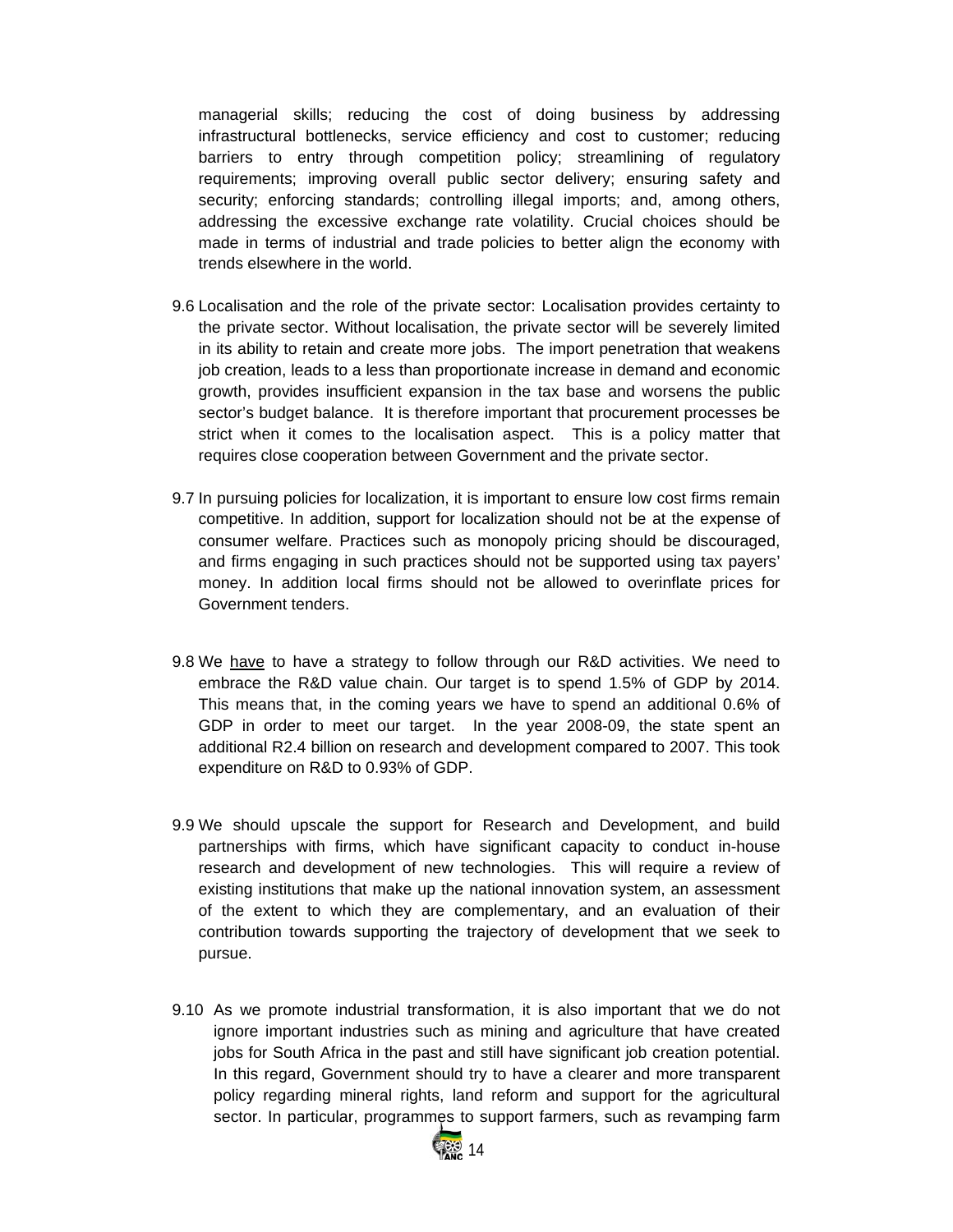roads and financing for agriculture, have to be strengthened. Policy certainty improves investment prospects in these sectors, thus supporting job creation.

- 9.11 We need to support downstream and upstream, high value-added and growth sectors that can absorb labour. In addition, strengthening the technological capacity of these sectors will go a long way in resolving our balance of payments difficulties, and will position our economy to play an important role in the Southern African regional market.
- 9.12 Emphasis should also be placed on fostering stronger linkages amongst local business enterprises along the value chain in order to maximise the benefits economy in terms of higher rates of economic growth, the expansion of the productive base, as well as in terms of employment opportunities.
- 9.13 South Africa requires foreign direct investment to stimulate economic growth and to create jobs, particularly since we have a very low savings and lowinvestments rates. However, the current framework for foreign investments is not transparent, and is fragmented as different sectors (e.g. mining, communications, finance) all have their own specific regulatory frameworks. It is also clear that a more transparent and harmonised policy framework is required to reduce the costs of foreign investments, and that we need a coherent and uniform approach around investments that might be regarded as "strategic", i.e. affecting the "national interest".
- 9.14 Furthermore, it is critical to realise that in seeking greater investments, South African companies should also be allowed to invest more freely into Africa and elsewhere, subject only to prudential framework. Proposals to enable South African companies to be active participants in emerging market growth and investment opportunities while positioning South Africa as a gateway into Africa have been made in recent budget announcements.
- 9.15 In the recent past the ANC adopted various policies that seek to address ownership and control. Broad Based Black Economic Empowerment is one of them. Lately within the democratic movement there have been concerns about the unintended consequences of this policy in particular. This has left a confusing space in society and the ANC has to re-assert the objective of transforming the racial character of South African capital.
- 9.16 The SMME sector plays an increasingly important role as an engine for economic growth SMMEs are a critical source of innovation. They have a higher degree of labour intensity, and tend to adapt more rapidly to changing conditions than larger organisations. They also provide opportunities for aspiring entrepreneurs, especially those who are unemployed. However, SMME's continue to face challenges of access to finance, markets, support and information. We should target the creation of new firms, especially black owned SMME's if we are to achieve our employment creation goals.

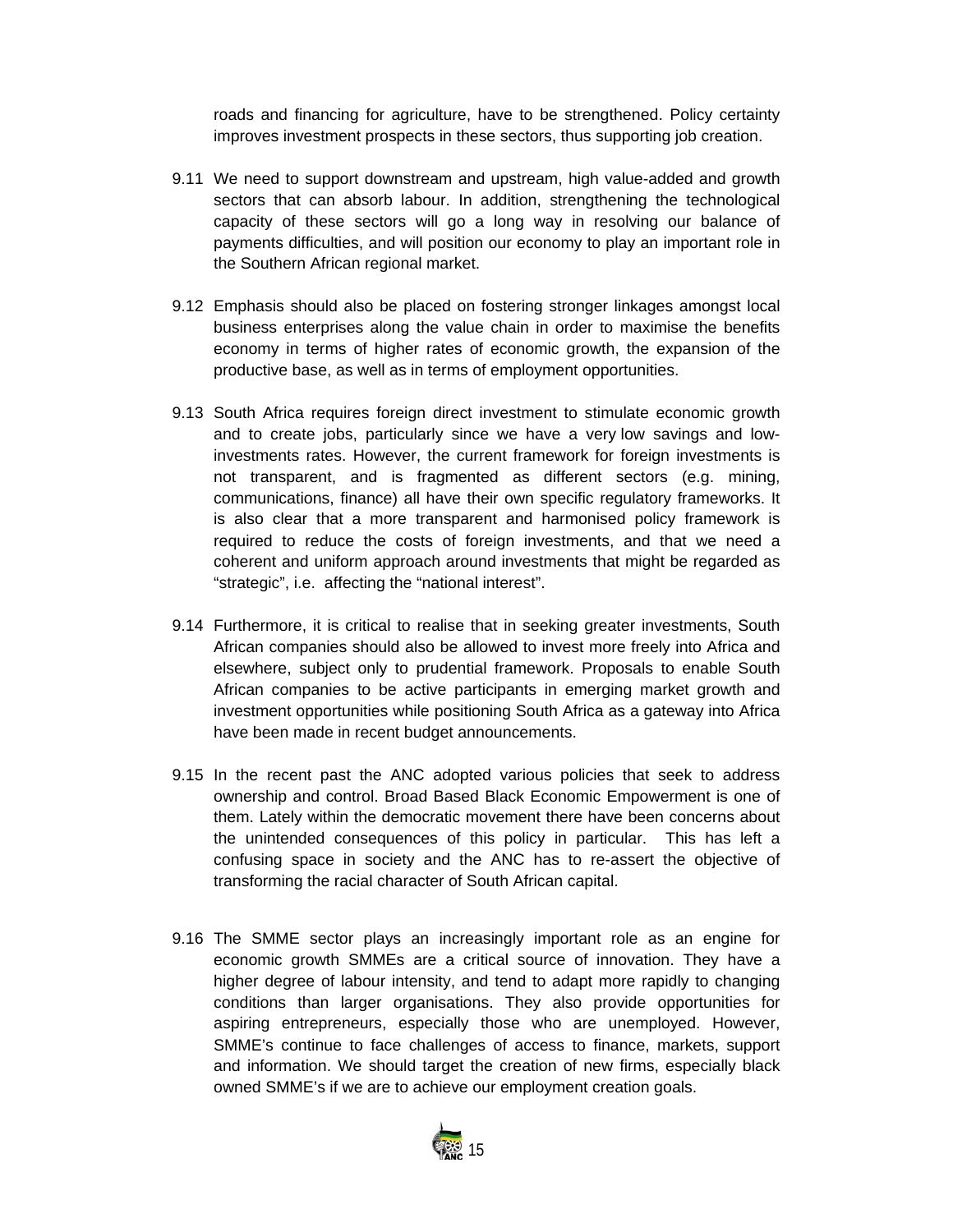9.17 The absence of institutional integration and cohesion is a major obstacle to addressing the obstacles facing SMME's.

#### **10 TRADE POLICY**

- 10.1 In order to build domestic linkages, special attention must be given to the following interventions:
	- a) Trade Policy Reform: The global system requires that we work on managing global interdependencies and strengthen cooperation in order to overcome common challenges related to development, climate change, energy security, and trade and finance. The question is: have we found an excellent platform to address these issues.
	- b) In the 52<sup>nd</sup> Conference, we resolved that trade policy must play a supporting role to industrial policy and must be sensitive to employment outcomes. Since then, we have formulated a new developmental Trade Policy Strategy Framework to accompany the IPAP 2. A key feature of this new framework is that it calls for adjustments so that trade policy is aligned to industrial strategy, and that the creation of decent work occupies an overriding focus. The strategy calls for a "case-by-case" analysis of tariff setting, i.e. each sector must be considered in its own right and in relation to its strategic role in the linkages of the economic structure. In this context, it is important that concrete trade policy instruments be urgently applied to support the domestic production of the types of goods that we have agreed to support through IPAP and to foster linkages between our growth sectors.
	- c) The highly concentrated manufactured export basket needs to be substantially diversified, as should be the regional destination of exports, thereby reducing its vulnerability to cyclical trends. Emphasis should be placed on entering into highly beneficial bilateral trade agreements with non-traditional trading partners so as to tap into the potential presented in emerging markets such as China, India, Brazil and many African economies. Relations with traditional trading partners must be strengthened.
	- d) Effective regional integration initiatives, specifically SADC and the Tripartite Free Trade Agreement, beyond the good intentions of formal agreements, would unleash a chain of demand- and supply-side side opportunities, luring regional and foreign direct investment that is either resource or market-seeking, leading to the beneficiation of natural resources, to the development of regional value chains, as well as import replacement and export opportunities. The impact on regional employment and labour flows would be enormous.

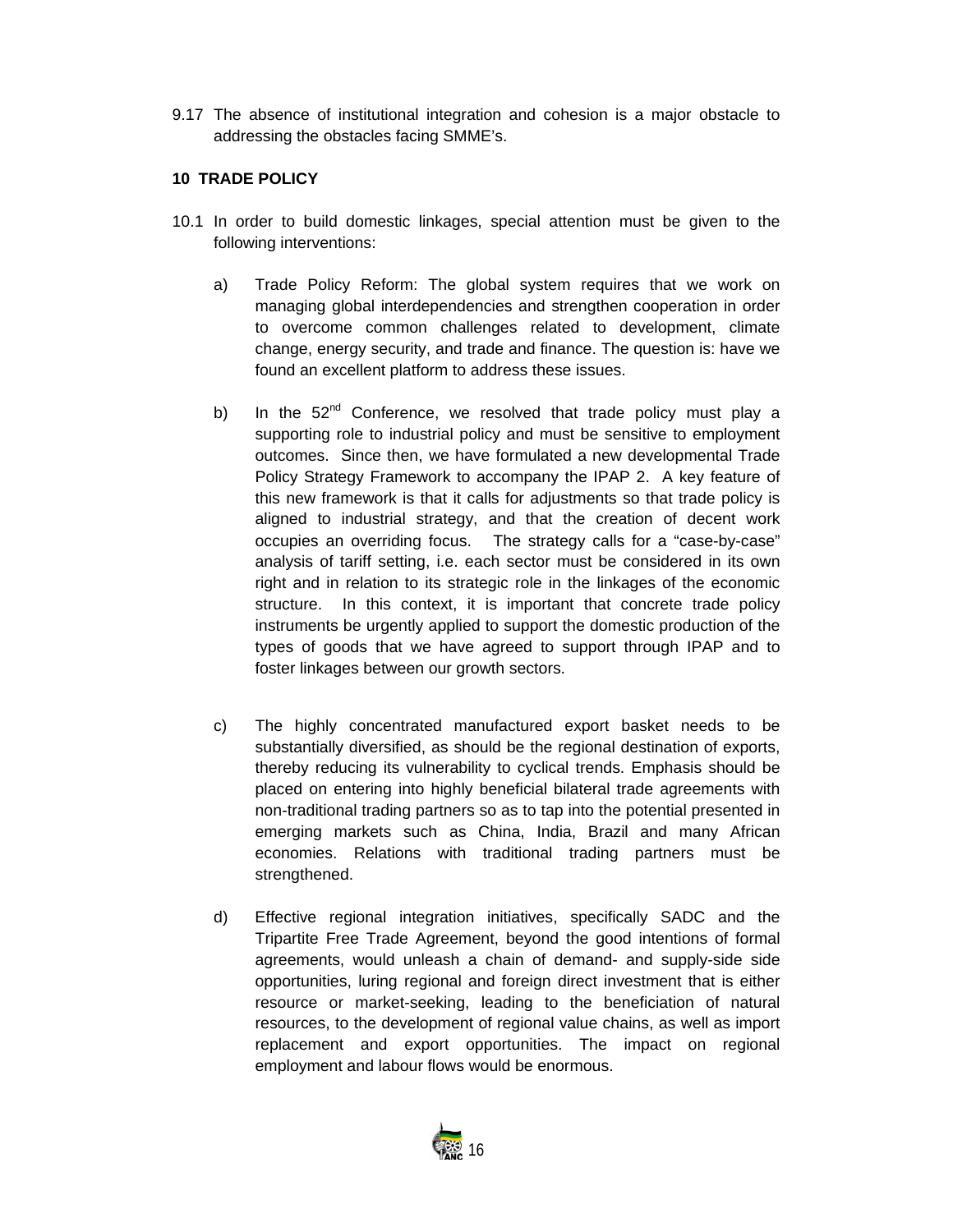e) In order to make available critical inputs for downstream and upstream industries, we must consider putting in place both in a balanced way penalties and incentives if necessary to ensure security of supply of our commodities and appropriate pricing.

#### **11 CLIMATE CHANGE**

- 11.1 Climate change has profound socio-economic effects. The drying up of water sources and the gradual desertification which eats away pastoral lands have led to struggles over a shrinking base of natural resources
- 11.2 In light of its carbon-intensive economy and export sectors, South Africa is particularly vulnerable to response measures potentially taken by developed economies under the banner of mitigation commitments. Such response measures could have seriously economic and social consequences for the SA economy and population.
- 11.3 It is important that we contribute towards the global shift to a low carbon development path. In the course of this transition, we must be guided by the overarching principle of sustainability and a "Just Transition".
- 11.4 In the  $52<sup>nd</sup>$  we adopted a comprehensive resolution on climate change, we have forward in relation to some of these issues:
	- a) On setting targets: As a part of its Long Term Mitigation Strategy (LTMS), by 2020, South Africa has committed to moving into a phase in which relative emissions per capita start to decline. By 2025, we have further committed to begin reducing our absolute emissions. All commitments we make as a country are currently voluntary. We currently do not have any obligation to reduce emissions, and are only obliged to report our emission levels. That said, South Africa has gained global credibility by committing to these targets.
	- b) On improving energy efficiency: government has adopted a power conservation programme for all government buildings, there is a long-term energy efficiency target of reducing energy consumption by 12% by 2015<sup>6</sup>, in their approval of business plans municipalities are expected to take into account that building structures should preserve energy.
	- c) In terms of the energy mix, the Integrated Resource Plan 2010-2030 has been finalized. It forecasts electricity demand for the next 20 years, sets out a plan to meet this demand and it identifies ways in which we can reduce greenhouse gas emissions.

<sup>6</sup> National Energy Efficiency Strategy for South Africa, Notice 580 of 2009, Government Gazette, 22 May 2009.

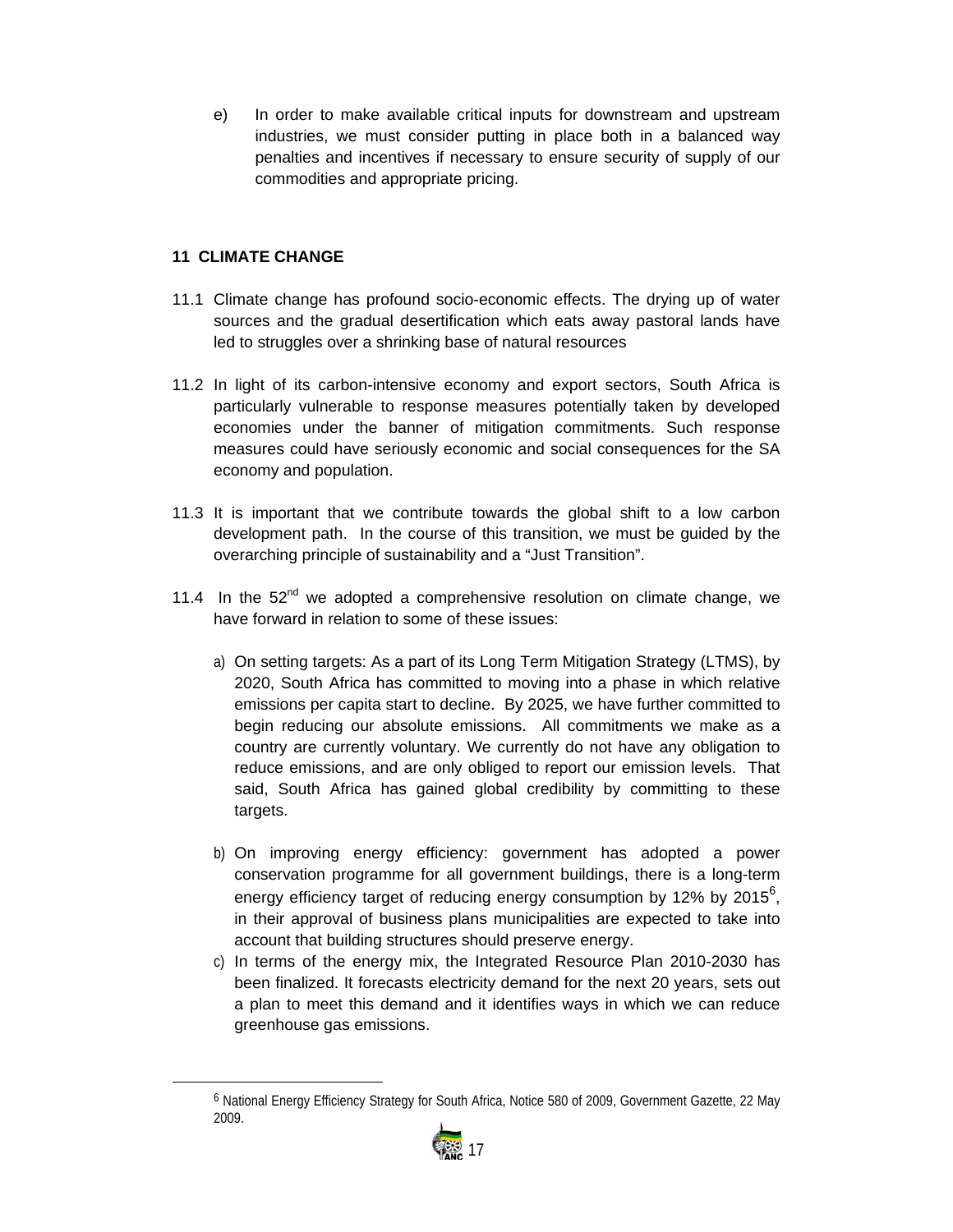- 11.5 Further issues that we must also focus on in relation to climate change are that:
	- a) Regulatory standards need to be set for products, to ensure that there are minimum standards established aimed to lower emissions.
	- b) Technologies to facilitate a transition towards a low carbon path need to be made available to developing countries, subsidized by the international pool of funds
	- c) Intellectual property rights on low carbon technologies need to managed in such a way that they do not hinder the application of global best-practices
	- d) Production of low carbon equipment needs to be conducted locally in order to support the creation of green jobs
	- e) Research and development funds need to be ring-fenced and be targeted towards activities that are aimed at producing environmentally friendly products.
	- f) Pricing carbon where appropriate via fiscal measures to induce behavioral change could be considered.
- 11.6 We must be cautious about putting in place penalties to force industries and households to reduce carbon emissions without making information, affordable technologies and appropriate infrastructure available. Our interventions must at all times protect our right to industrialize and develop our economy and region, and must protect employment.
- 11.7 Climate change and the green economy provide significant opportunities for growth and job creation. However, these opportunities may come at the expense of some of our traditional industries. This recognition is important as the move to a green economy may result in the restructuring of production and redundancies in some cases. There is a role for the state to facilitate such adjustment and to cushion the vulnerable. It is critical to provide adjustment support for workers, including training, to minimize the costs of job losses and to facilitate employability as the economy adjusts.
- 11.8 Financing issues are important, particularly access to financial resources and the offer of innovative financing mechanisms locally, as well as accessing global funds specifically allocated for climate change related activities, both of an adaptation and mitigation nature.

#### **12 THE ROLE OF THE STATE IN ECONOMIC TRANSFORMATION**

- 12.1 Observers of all persuasions, from left to right, have at least one point of coalescence: the state has a role to play in the economic development and transformation. However the question that confronts us as South Africans is how to ensure that the state is properly capacitated to occupy its leading role in leading other social actors towards economic transformation.
- 12.2 The building of a "*democratic developmental state*" became the centre pin of our economic strategy at our 52<sup>nd</sup> National Conference, we thus resolved to

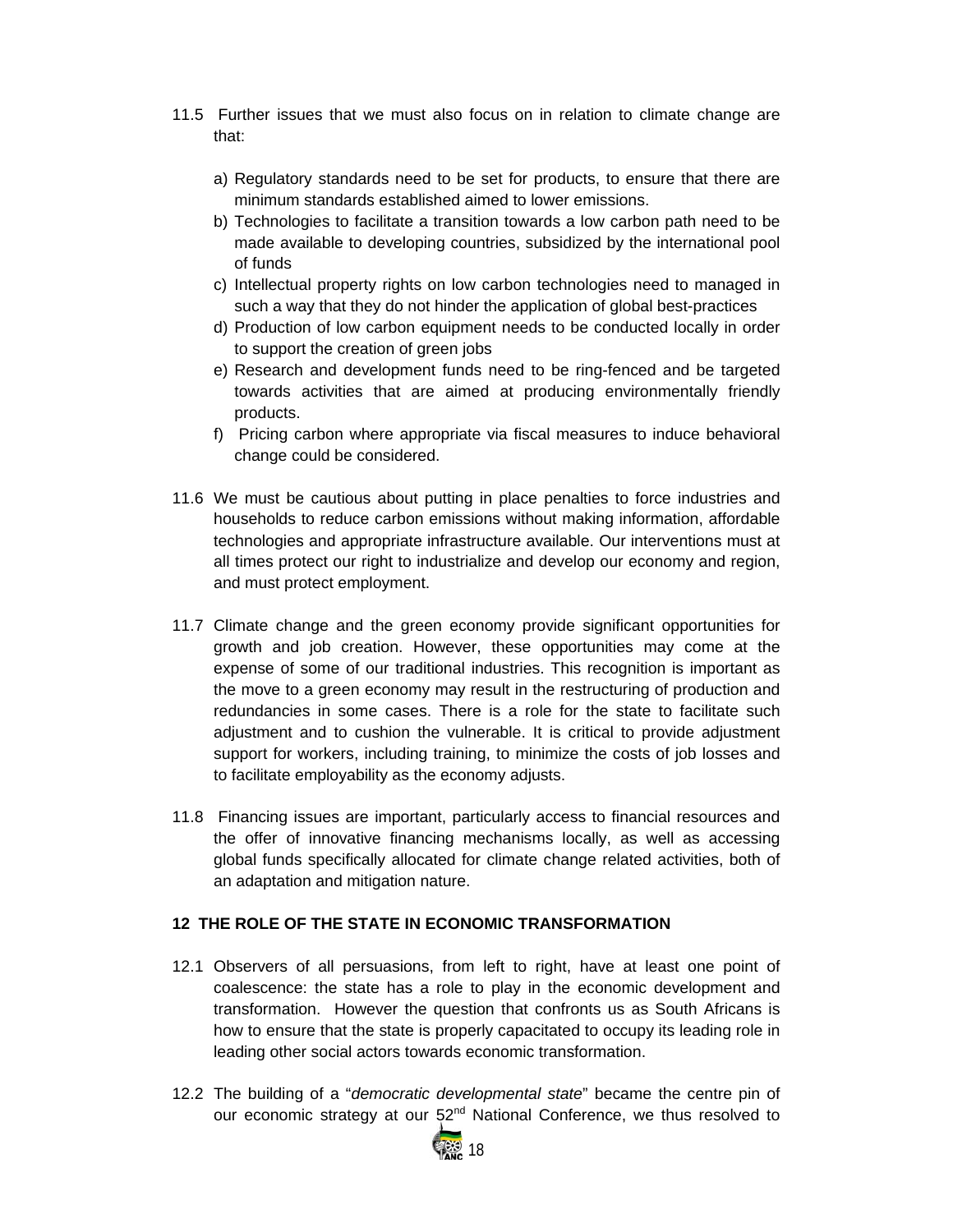build the strategic, organisational and technical capacities of government. There is however a perception that our state is to an extent impotent. In a country as unequal as ours, where a strong and capable state is needed to respond such perceptions are not helpful and need to be addressed.

- 12.3 Where the state is weak, the entire development agenda is inadvertently skewed.
- 12.4 While we are increasing the capacity of the state, we should realise the limitations and act in a more targeted way, so we need fewer and clearer priorities. The state has a huge array of instruments, from the fiscus, taxation, spending, regulation, licensing, procurement, DFIs, SOEs. We should use all these instruments, but recognising that multiple objectives blunts the effectiveness of these institutions. For example, in the past, the IDC had in its mandate, BEE, SMMEs, promoting exports, promoting employment, promoting industrialisation, promoting regional development, green economy and economic diversification. With a mandate this broad, the entity is likely to be ineffective and they cannot be held to account.
- 12.5 The bureaucracy needs to be embedded enough to understand the developmental needs of the masses but autonomous enough to be insulated from political interference.

Four critical problems need to be dealt with:

- a) First is the political and administrative interface. This must strike the balance between being able to infuse a developmental agenda while protecting the bureaucracy from short term interests.
- b) Secondly, instability in the public service, especially in frontline service delivery areas, is having a devastating effect on the effectiveness of the public service. This may be caused by a phenomenon of changing senior bureaucrats too often.
- c) Thirdly, policy instability is equally disruptive. For example, every change of ministries there is policy review. While in many cases, policy has to change, more often, we need what the Japanese call Keizen, incremental improvement.
- d) Fourthly, the public service faces a critical skills shortage in what can be called mid-level professionals-doctors, engineers, IT professionals, senior prosecutors, accountants, specialist teachers, social workers etc. While a long term approach to skills development is needed, a strategy to remunerate these people better without having to pay the entire public service more is critical. This is especially true in local government level.

#### **13 THE CHALLENGE OF IMPLEMENTATION**

13.1 The key to achieving our vision is implementation of ANC resolutions. Implementation has a decisive influence on economic performance, while we can adopt good policies, we must also be guided by the spirit of excellence in the rollout of our programmes.

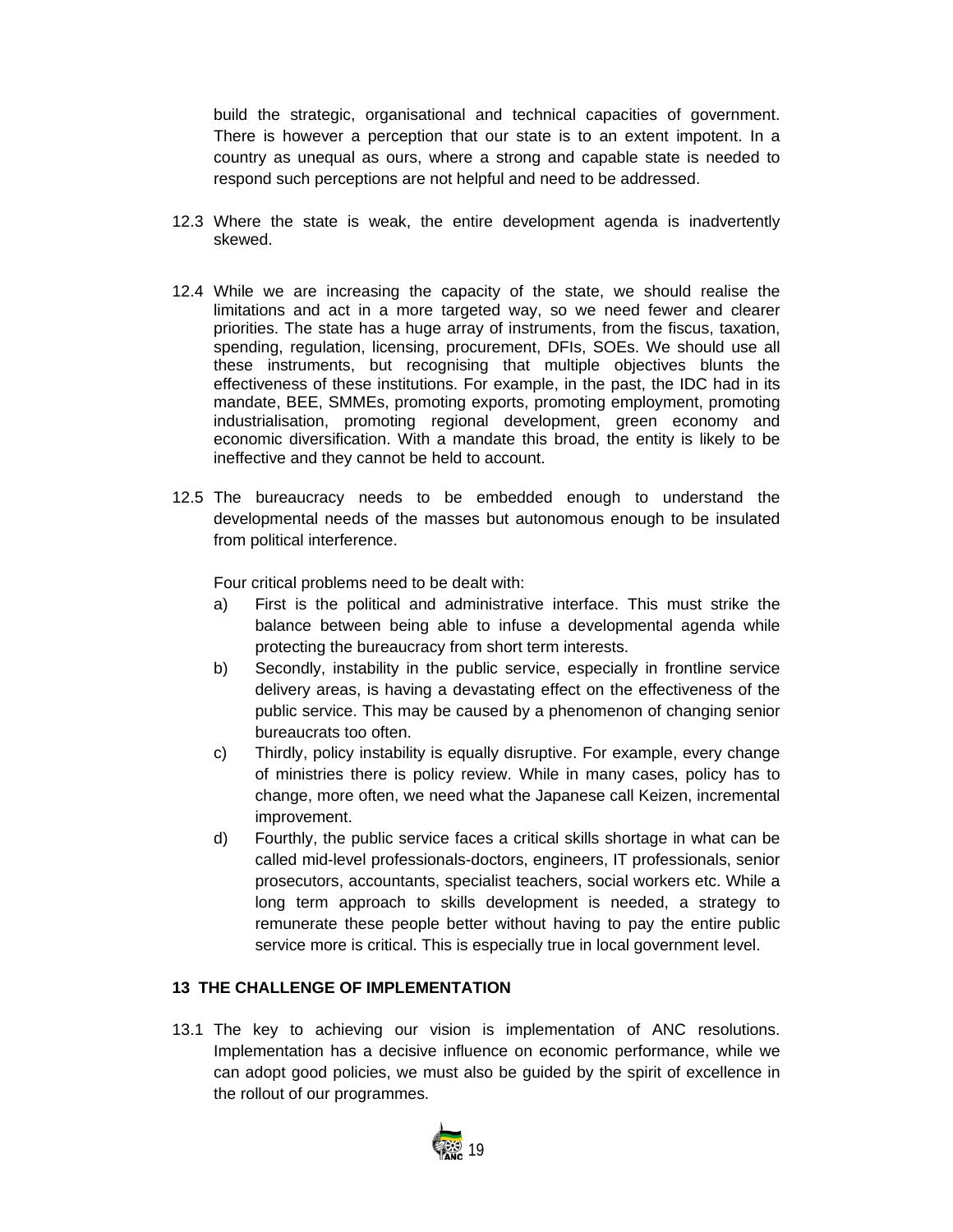- 13.2 Where the crisis in economic outcomes is in fact partially a crisis of implementation and fragmentation we need to act by strengthening the link between ANC resolutions and our actual actions on the ground, at the same time we should have early warning systems on weak implementation.
- 13.3 Effective implementation is about the ability to direct power and resources towards development and it is connected to improving the daily experiences of the people. This not only talks to the channeling of resources towards development, it also talks to the type of state machinery that helps the ANC to deliver on its mandate.
- 13.4 We must constantly examine the factors that hamper implementation and eliminate them.
- 13.5 The following elements remain important to address:
	- (1) Re-align the state machinery and thinking with the vision of a developmental state.
	- (2) Balance the aspirations of our movement with the constraints of fiscal management.
	- (3) We have to be careful not to be arrested in the mould of not altering the fundamentals in fear destabilising the status quo if the current chanels of implementation do not yield beneficial outcomes.
	- (4) Evaluate to what extent the role of being a policy maker shadows the drive to speed up the rollout of the ideals of our movement as contained in the Freedom Charter, Ready to Govern and Many Conference Resolutions.
- 13.6 Clearly this requires a state that possesses sufficient capacity to mobilize all resources behind a common national vision of economic transformation. We also need to acknowledge that the sub-obtimal patterns of management will not recede automatically unless we act consciously.
- 13.7 Acknowledging that implementation of ANC resolutions is a critical conduit of development. It must augment and expand the capabilities of our country in a manner that represents a shift in outcomes such as poverty reduction, employment creation, equity and social cohesion. Our administrative process must posit the negation of social ills and extend elements of what is good. We need change and not just to re-affirm all that exists where necessary. As we highlight possible solutions for the economy we need to link them to the underlying implementation challenges that partially define the current South African economic problems.
- 13.8 Good implementation will require that we build state capacity, establishing high standards of employment in the public service, raise the levels of professionalism, discipline and a commitment to serve. This means that the state must:
	- a) Conduct regular, systematic and standardised skills audits across all spheres of government, in line with the demands placed on the state by our economic transformation programme.
	- b) Conduct assessments of the degree of misallocation of skills in the public service, as part of the broader initiative to improve the efficiency of the public service.
	- c) Institutionalise skills development and training by requiring that each and every public servant undergoes some level of training on an annual basis.

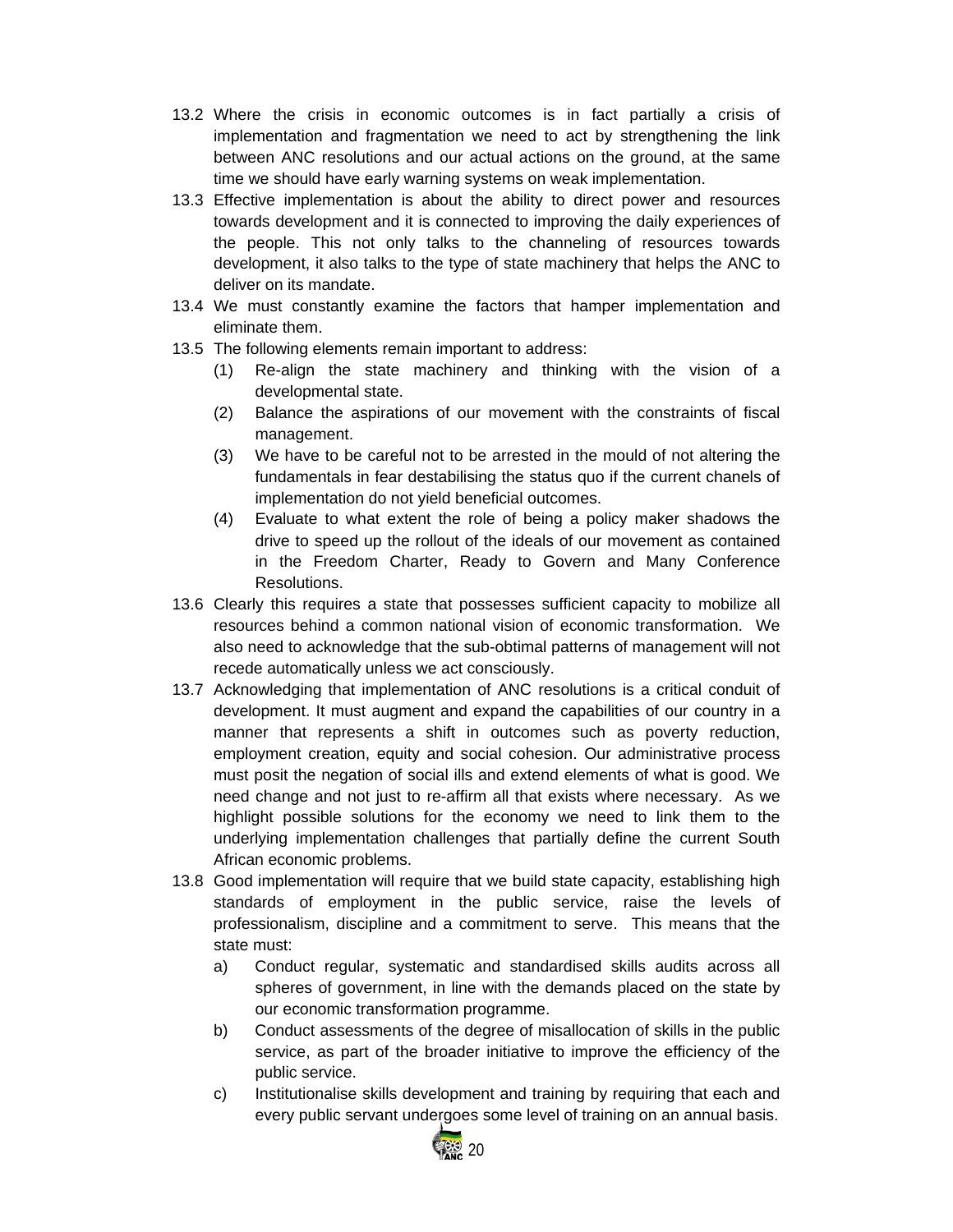- d) Find innovative ways of attracting and retaining the best technical skills through means which should include:
	- o Improving the reputation of the state as the employer of choice; and
	- o Improving the remuneration structure, conditions of employment and career-pathing in the public service.

### **SECTION 2: ISSUES FOR DISCUSSION**

As we approach policy conference during our centenary year it would be important for ANC members at all levels to discuss the economic and development challenges that face us. Each section of this document could be discussed in greater details, for example as follows:

- a) How do developments in the global economy impact on our economic transformation programme?
- b) What are the benefits and risks associated with our open economy strategy, i.e., promoting exports and imports and financial inflows and outflows?
- c) How much potential should we see in our African Agenda, for example, in promoting intra-Africa trade and solidarity?
- d) Our economy has shown the potential to create employment since 1994, but not at the sufficient rate to reduce unemployment, how can job creation be accelerated?
- e) Should the manufacturing sector be the engine of job creation or should we also rely on job creation in the services industry and public works?
- f) BEE is an important strategy for de-racialising South African Capital, why is it unpopular and how can it be improved?
- g) Why economic growth sometimes is associated with increased income inequality? And what strategies can we adopt to improve income inequality in South Africa?
- h) With our vision of a mixed economy, how should the state encourage private sector investment and activity?
- i) Expansion and maintenance of infrastructure is key to our growth and employment plans, how do we finance such infrastructure spending?
- j) What are the main impediments to land reform and agricultural development? How do we overcome these?
- k) Why is it important to move towards a lower carbon development path?
- l) What will be the potential benefits and risks of subsidizing youth employment and on the-job training? Should we proceed with this policy? How do we